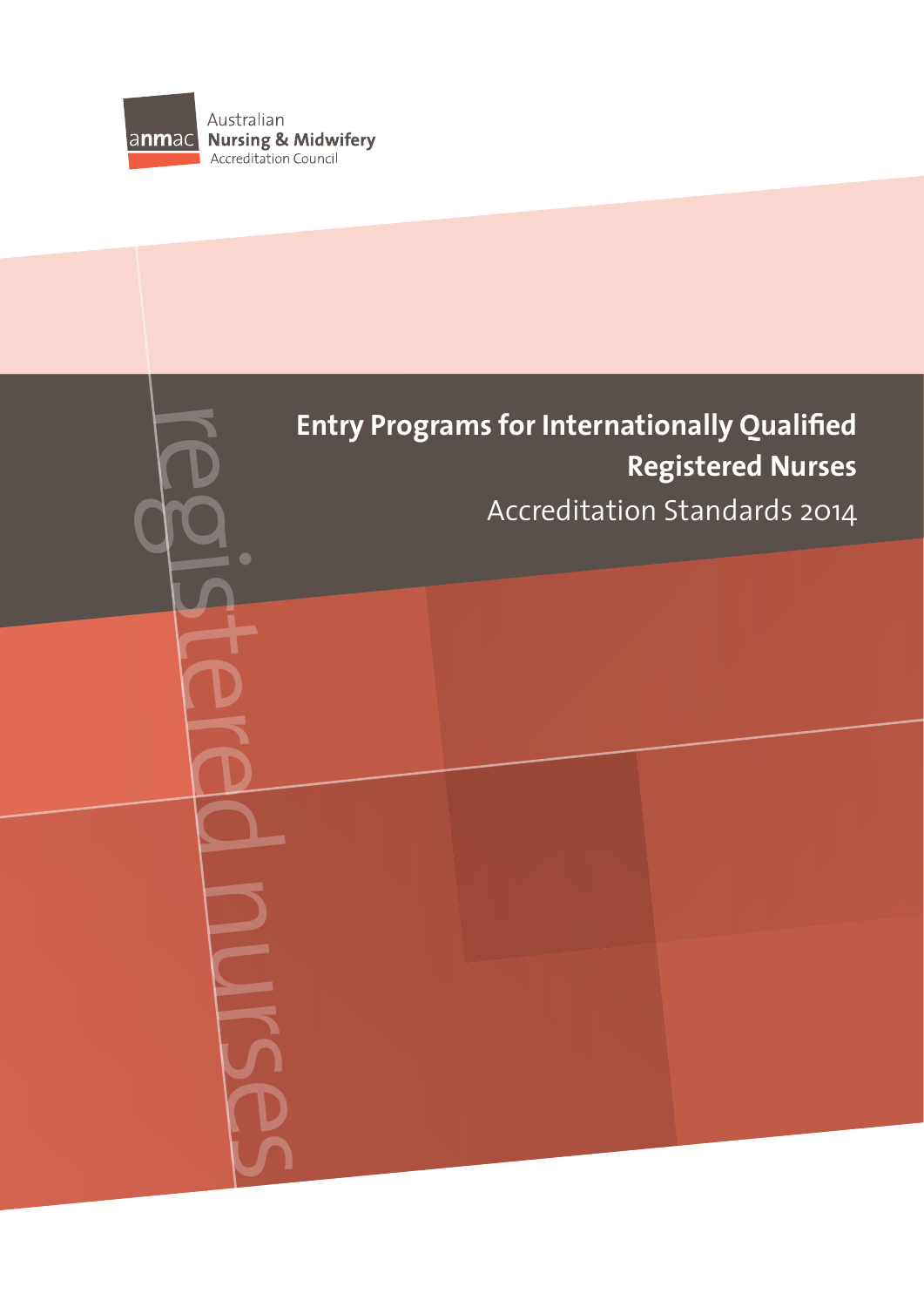

# **Entry Programs for Internationally Qualified Registered Nurses** Accreditation Standards 2014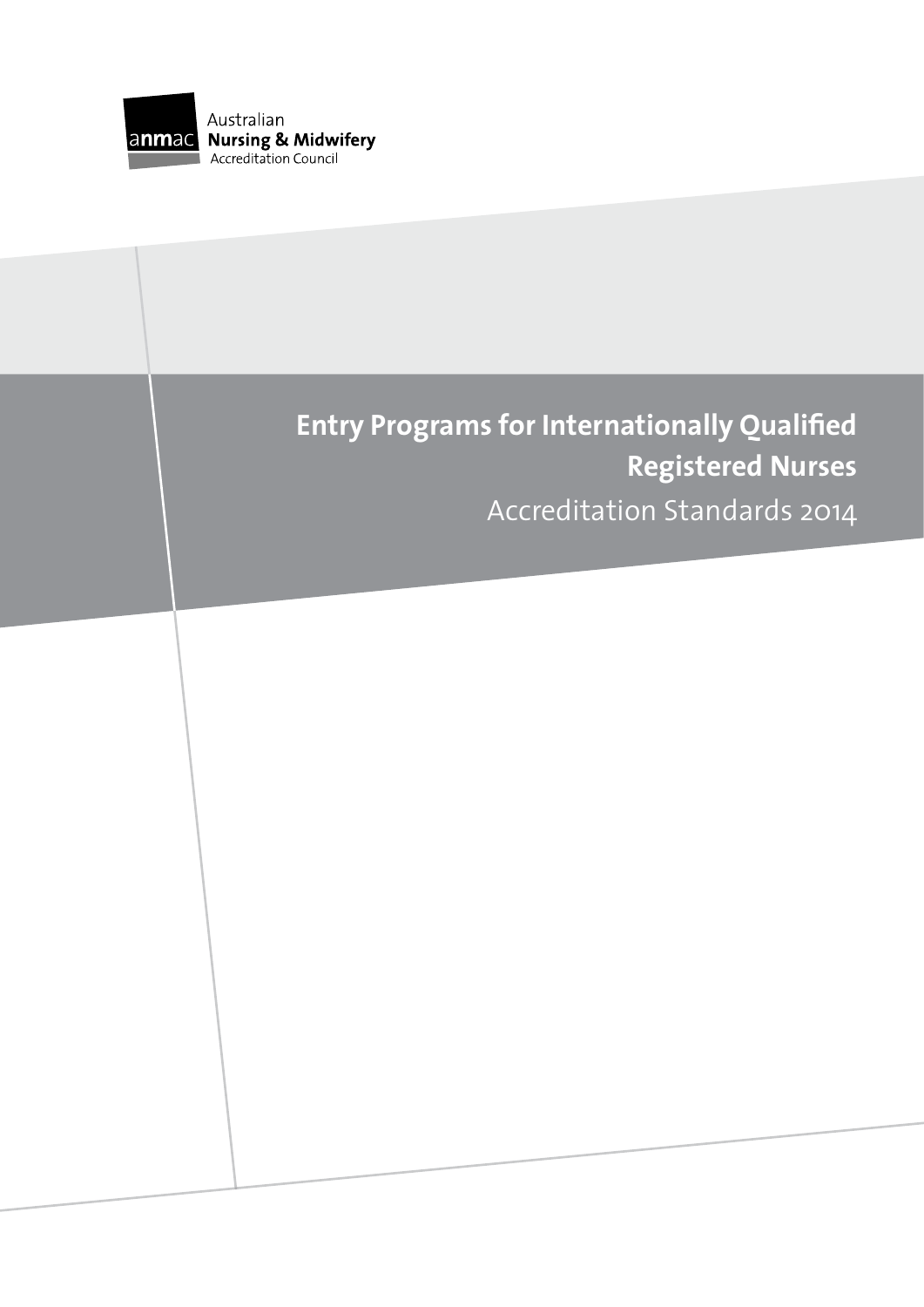#### © ANMAC 2014

This work is copyright. You may download, display, print and reproduce this material in unaltered form only (retaining this notice) for your personal, non-commercial use or use within your organisation. Apart from any use as permitted under the *Copyright Act 1968*, all other rights are reserved. Requests and inquiries concerning reproduction and rights should be addressed to Copyright, Australian Nursing and Midwifery Accreditation Council, GPO Box 400, Canberra ACT 2601

ISBN: 978-0-9808210-7-9

Published by the Australian Nursing and Midwifery Accreditation Council, Canberra, January 2015

This document is online at www.anmac.org.au/publications

#### **For further information, contact:**

ANMAC GPO Box 400 Canberra City ACT 2601

**T:** + 61 2 6257 7960 **E:** anmac@anmac.org.au **www.anmac.org.au**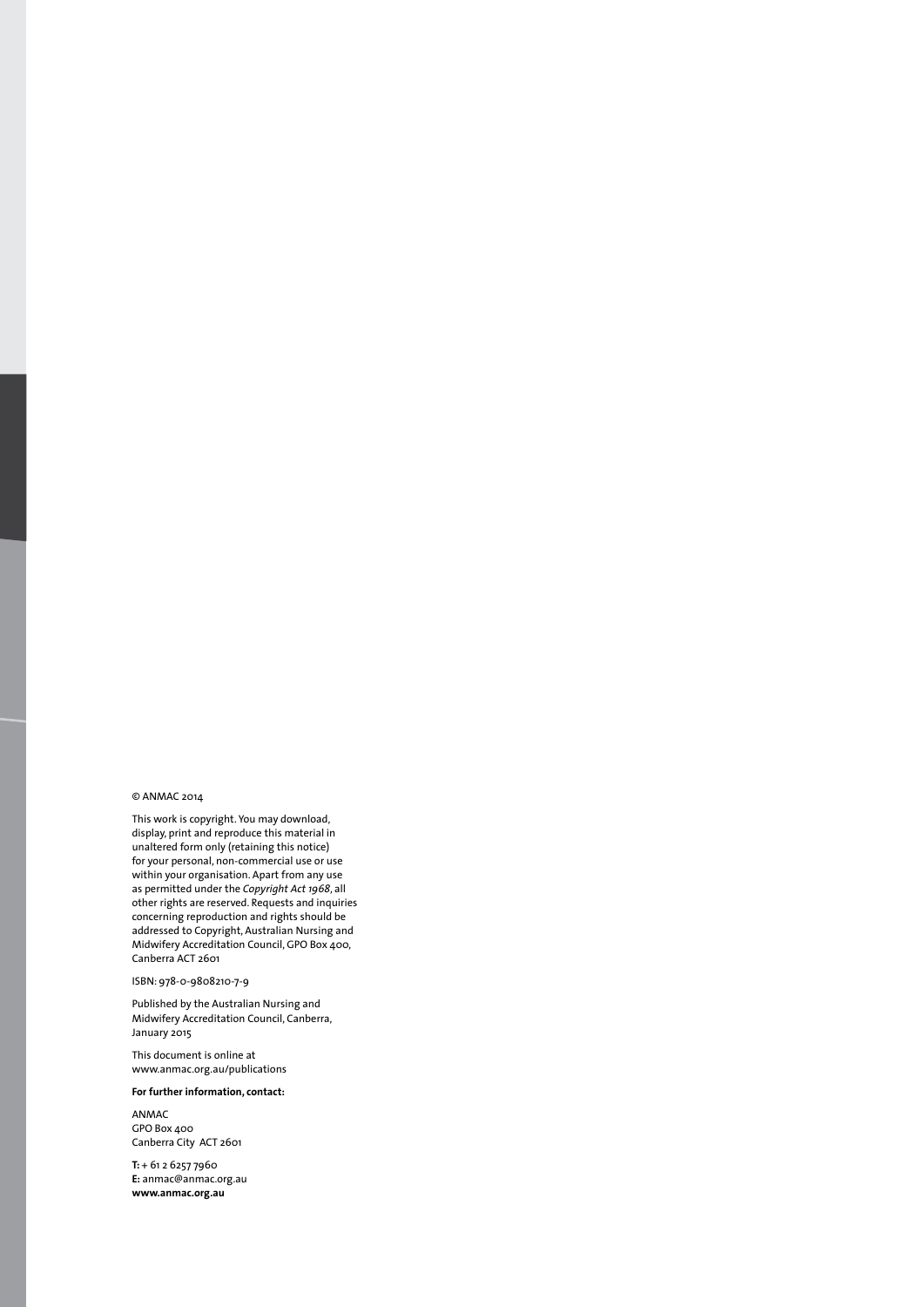# **Contents**

| Acknowledgements        |                                                                                                                                   | iv |  |
|-------------------------|-----------------------------------------------------------------------------------------------------------------------------------|----|--|
| 1.                      | Preamble                                                                                                                          | 1  |  |
|                         | 1.1 Registered nurse education in Australia                                                                                       | 1  |  |
|                         | 1.2 Changes in health practitioner regulation                                                                                     | 1  |  |
|                         | 1.3 Changes in higher education regulation                                                                                        | 3  |  |
|                         | 1.4 Reform in health policy and funding                                                                                           | 4  |  |
|                         | 1.5 Background to the review and development of accreditation standards                                                           | 5  |  |
|                         | 1.6 Development of the Accreditation Standards for Entry Programs for Internationally<br>Qualified Registered Nurses              | 6  |  |
|                         | 1.7 Regulatory impact assessment of Accreditation Standards for Entry Programs for<br>Internationally Qualified Registered Nurses | 8  |  |
|                         | 1.8 Ratification and approval of Accreditation Standards for Entry Programs for Internationally<br>Qualified Registered Nurses    | 8  |  |
| $\overline{\mathbf{z}}$ | Introduction                                                                                                                      | 9  |  |
|                         | 2.1 Purpose of ANMAC's accreditation process                                                                                      | 9  |  |
|                         | 2.2 Accreditation Standards for Entry Programs for Internationally Qualified Registered Nurses                                    | 9  |  |
|                         | 2.3 Using the Accreditation Standards for Entry Programs for Internationally Qualified<br><b>Registered Nurses</b>                | 11 |  |
| 3                       | Accreditation Standards for Entry Programs for Internationally Qualified Registered Nurse                                         | 13 |  |
|                         | Standard 1: Governance                                                                                                            | 13 |  |
|                         | Standard 2: Curriculum conceptual framework                                                                                       | 15 |  |
|                         | Standard 3: Program development and structure                                                                                     | 16 |  |
|                         | Standard 4: Program content                                                                                                       | 17 |  |
|                         | Standard 5: Student assessment                                                                                                    | 19 |  |
|                         | Standard 6: Students                                                                                                              | 20 |  |
|                         | Standard 7: Resources                                                                                                             | 21 |  |
|                         | Standard 8: Management of workplace experience                                                                                    | 22 |  |
|                         | Standard 9: Quality improvement and risk management                                                                               | 23 |  |
|                         | <b>Glossary and abbreviations</b><br>25                                                                                           |    |  |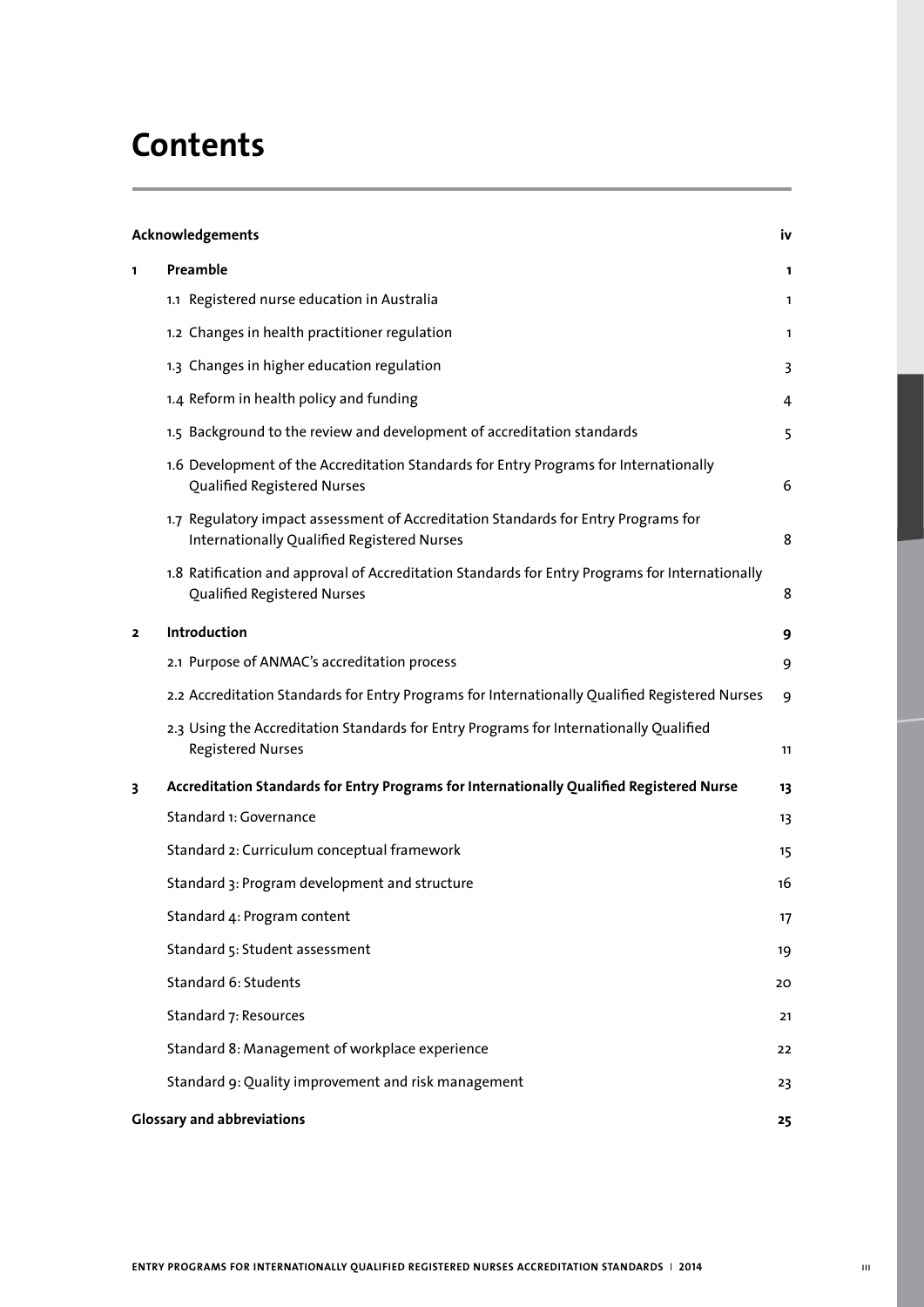# **Acknowledgements**

The Board of the Australian Nursing and Midwifery Accreditation Council (ANMAC) gratefully acknowledges the expertise, time and commitment contributed by each member of the Expert Advisory Group (EAG) to review and develop these Accreditation Standards for Entry Programs for Internationally Qualified Registered Nurses (EPIQ RN).

Membership comprised:

- Professor Bob Meyenn—Chair, EAG, and ANMAC Board member
- Professor Jill White—Former Dean, Sydney Nursing School, University of Sydney, New South Wales, and Chair, ANMAC Board (2010 to September 2013)
- Clinical Professor Fiona Stoker—Chief Executive Officer, ANMAC and Chief Nurse and Midwifery Officer, Department of Health and Human Services, Nurse, Tasmania, and Chair, ANMAC Board (appointed December 2013 to September 2014)
- Ms Joanna Holt—Chief Executive, NSW Kids and Families, NSW Health, New South Wales, and ANMAC Community Board member
- Dr Rosemary Bryant—Commonwealth Chief Nurse and Midwifery Officer, Department of Health, Australian Capital Territory, and ANMAC Board member
- Professor Wendy Cross—Head of School, School of Nursing and Midwifery, Monash University, Victoria
- Ms Leone English—Dean, Faculty of Health Science & Community Studies, Holmesglen Institute, Victoria, and ANMAC Board member
- Professor Eimear Muir-Cochrane—Chair of Nursing, Mental Health Nursing, Flinders University, South Australia
- Ms Yvonne Chaperon—Assistant Federal Secretary, Australian Nursing and Midwifery Federation, Victoria
- Ms Julianne Bryce—Senior Federal Professional Officer, Australian Nursing and Midwifery Federation (alternate), Victoria
- Ms Melissa Cooper—Associate Director for Professional Programs and Project Lead (appointed August 2013), ANMAC, South Australia
- Dr Susan Bragg—Associate Director for Monitoring and Assurance, ANMAC, Australian Capital **Territory**
- Mr Mark Braybrook—Former Director of International Services, ANMAC, Australian Capital Territory

Contributions from three other ANMAC representatives: Ms Amanda Adrian, Former Chief Executive Officer; Ms Donna Mowbray, Executive Director, Accreditation and Assessment Services; and Ms Kate Jackson, Former Acting Manager, Accreditation Services and Project Lead (2012 to August 2013).

ANMAC also acknowledges the individuals and representatives of organisations who participated in the four consultation forums that took place for the development of these accreditation standards or who took the time to write a submission or respond to electronic surveys.

ANMAC also acknowledges QUORUS consultancy for contributing to the development of the first consultation paper used in this review.

ANMAC commends the EPIQ RN Accreditation Standards to the Nursing and Midwifery Board of Australia (NMBA) and acknowledges the support of the NMBA in their review and revision.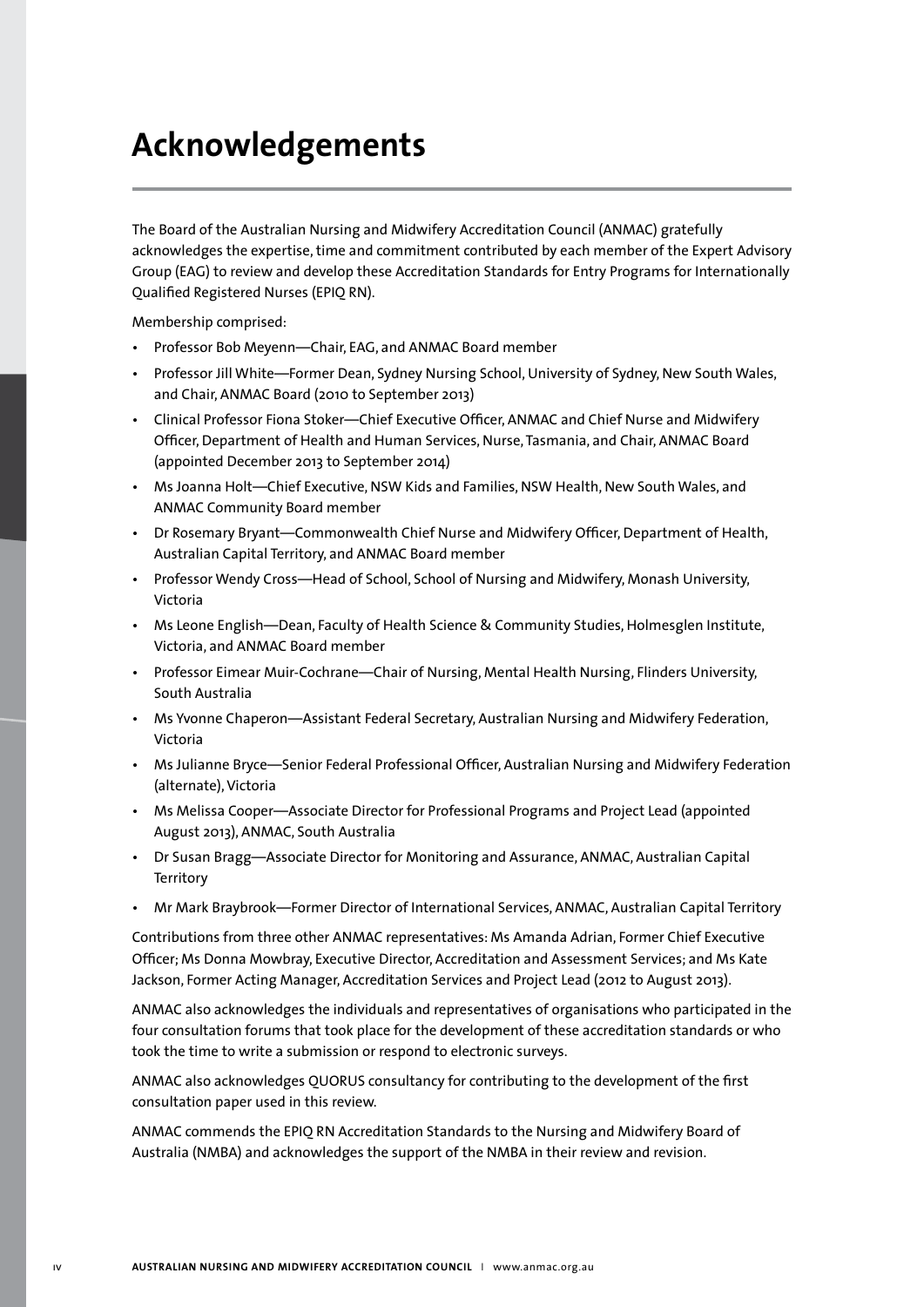# **1 Preamble**

## **1.1 Registered nurse education in Australia**

To apply to become a registered nurse in Australia, individuals must first have completed a program of study accredited by the Australian Nursing and Midwifery Accreditation Council (ANMAC) and approved by the Nursing and Midwifery Board of Australia (NMBA).

To be eligible to register, internationally qualified nurses seeking to practice in Australia must satisfy a number of requirements determined by the NMBA. Applicants are required to provide evidence which:

- 1. establishes identity
- 2. meets the current English language proficiency registration standard
- 3. meets the current Australian nursing education standards
- 4. confirms recency of nursing practice
- 5. meets the current criminal history registration standard
- 6. confirms fitness to practice nursing in Australia.

ANMAC uses the Accreditation Standards for Entry Programs for Internationally Qualified Registered Nurses (EPIQ RN) to assess education providers and programs of study. The objective of the EPIQ RN Accreditation Standards is to ensure graduates can meet NMBA approved National Competency Standards for the Registered Nurse in the Australian health-care setting. The standards must therefore articulate desired outcomes of entry level registered nurse programs.

The Australian regulatory environment in which nurses are registered and programs of study are accredited and delivered has undergone significant change. Higher education regulation and quality assurance have also been transformed. National reforms in health policy, governance and funding have also been implemented. These changes form the basis for developing the EPIQ RN Accreditation Standards.

# **1.2 Changes in health practitioner regulation**

On 14 July 2006, the Council of Australian Governments (COAG) agreed to establish a single national registration scheme for health professionals, beginning with the 10 professional groups then registered by states and territories (the scheme has since been extended to 14 health professions). COAG further agreed to establish a single national accreditation scheme for health education and training, to simplify and improve the consistency of current arrangements.' At its 26 March 2008 meeting, COAG agreed to establish the scheme by 1 July 2010. Bills were put before state and territory parliaments, starting with Queensland, to enact the *Health Practitioner Regulation National Law Act 2009* (the National Law) to establish the scheme. The Act establishes, by law, a national registration and accreditation scheme for health practitioners.

<sup>1</sup> COAG (2008), *Intergovernmental Agreement for a National Registration and Accreditation Scheme for the Health Professions.* Accessed on 12 May 2013: http://www.ahpra.gov.au/Legislation-and-Publications/Ministerial-Directives-and-Communiques.aspx.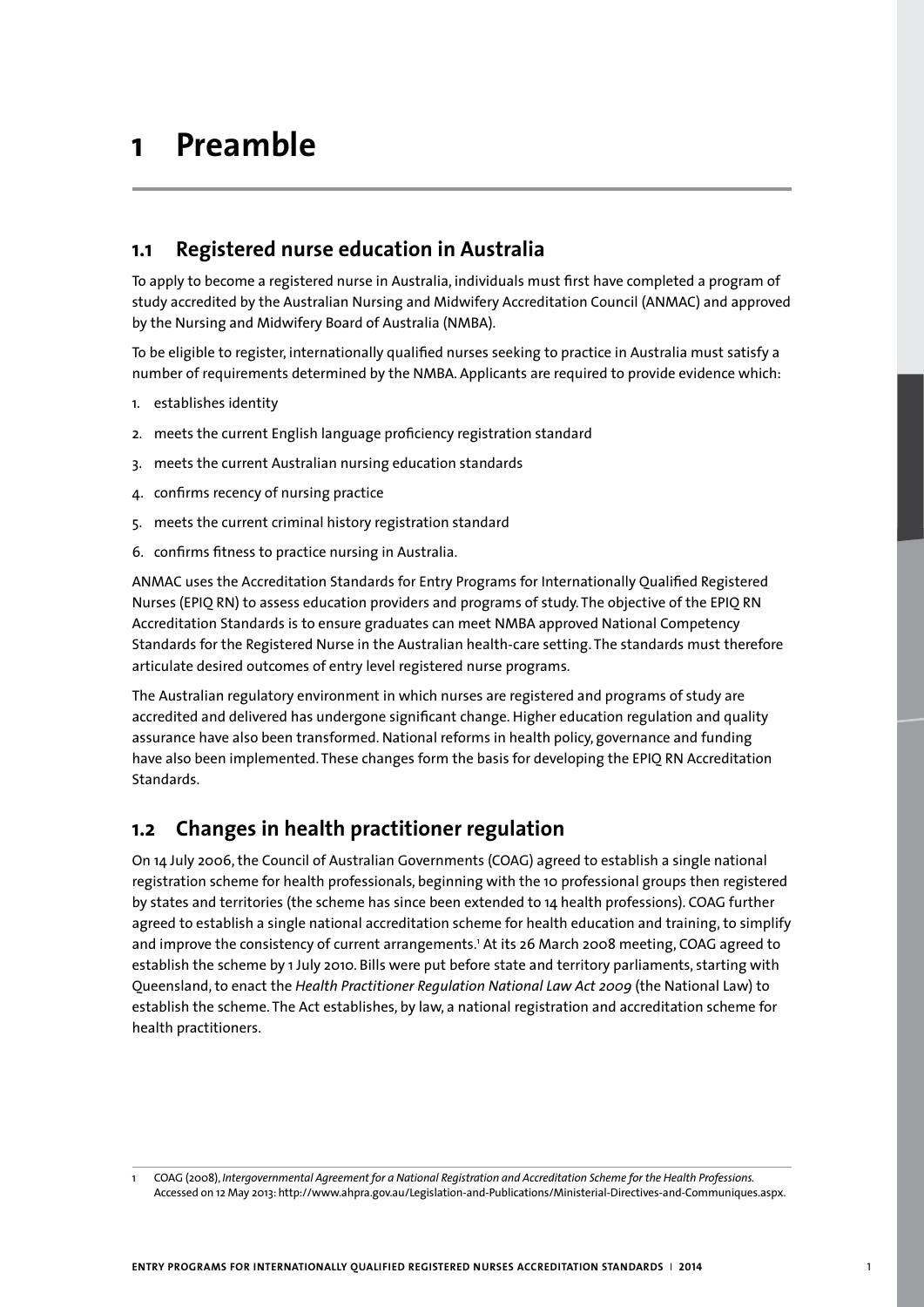The scheme has six objectives, with the first of prime importance:

**… to provide for the protection of the public by ensuring that only health practitioners who are suitably trained and qualified to practise in a competent and ethical manner are registered.2**

Under Section 49(1) of the National Law, graduates who want to study nursing programs cannot register unless the program meets the educational requirements for registration as a registered nurse. This means the program must be accredited by an approved accreditation authority and that the accreditation be approved by the NMBA.

After the National Law was introduced, the Australian Nursing and Midwifery Council (ANMC) was appointed under the National Registration and Accreditation Scheme as the independent accreditation authority for all nursing and midwifery education providers and programs of study leading to registration and endorsement in Australia. ANMC started operations on 1 July 2010.

ANMC changed its name to ANMAC in November 2010 to reflect its principal role as an accrediting authority. Under the National Law, ANMAC:

- is also responsible for monitoring education providers and nursing and midwifery programs of study leading to registration or endorsement
- has the delegated responsibility as the accrediting authority to systematically review professionspecific accreditation standards underpinning all nursing and midwifery programs of study under its mandate.

Professional education accreditation is about the quality of the profession and its work, for public interest and community safety. More broadly, it helps assure the Australian community that beginning nurses and midwives have completed an accredited program of study and achieved agreed professional outcomes. This means beginning practitioners have the foundation knowledge, professional attitudes and essential skills needed to practise in a safe and competent manner.

Accreditation relies on these two principles:

- 1. Education providers must be authorised to issue qualifications and must be evaluated to assure quality learning outcomes for graduates.
- 2. Agreed and contemporary practice standards for the profession must be in place and graduates assessed against these.

The first principle is discussed in Section 1.3.

The second principle deals with the National Competency Standards for the Registered Nurse<sup>3</sup> originally developed in the early 1990s. These standards articulate the core competencies used to assess the performance of those wanting to obtain and/or retain registration to practise as a registered nurse in Australia. They are used by higher education providers when developing nursing curricula and assessing student performance, and by employers when evaluating performance in the practice setting.

The National Competency Standards for the Registered Nurse—regularly reviewed and revised—were formally adopted by the NMBA in 2010. They will continue to be reviewed against nursing education and practice changes. Current NMBA revisions indicate that they will in time become 'standards for practice'.

<sup>2</sup> Section 3(2)(a) *Health Practitioner Regulation National Law Act 2009*. Accessed on 13 May 2013: http://www.legislation.qld.gov. au/Legislation and Publications 2009.

<sup>3</sup> Nursing and Midwifery Board of Australia (2006), National Competency Standards for the Registered Nurse, January. Accessed on 13 May 2013: http://www.nursingmidwiferyboard.gov.au/Codes and Guidelines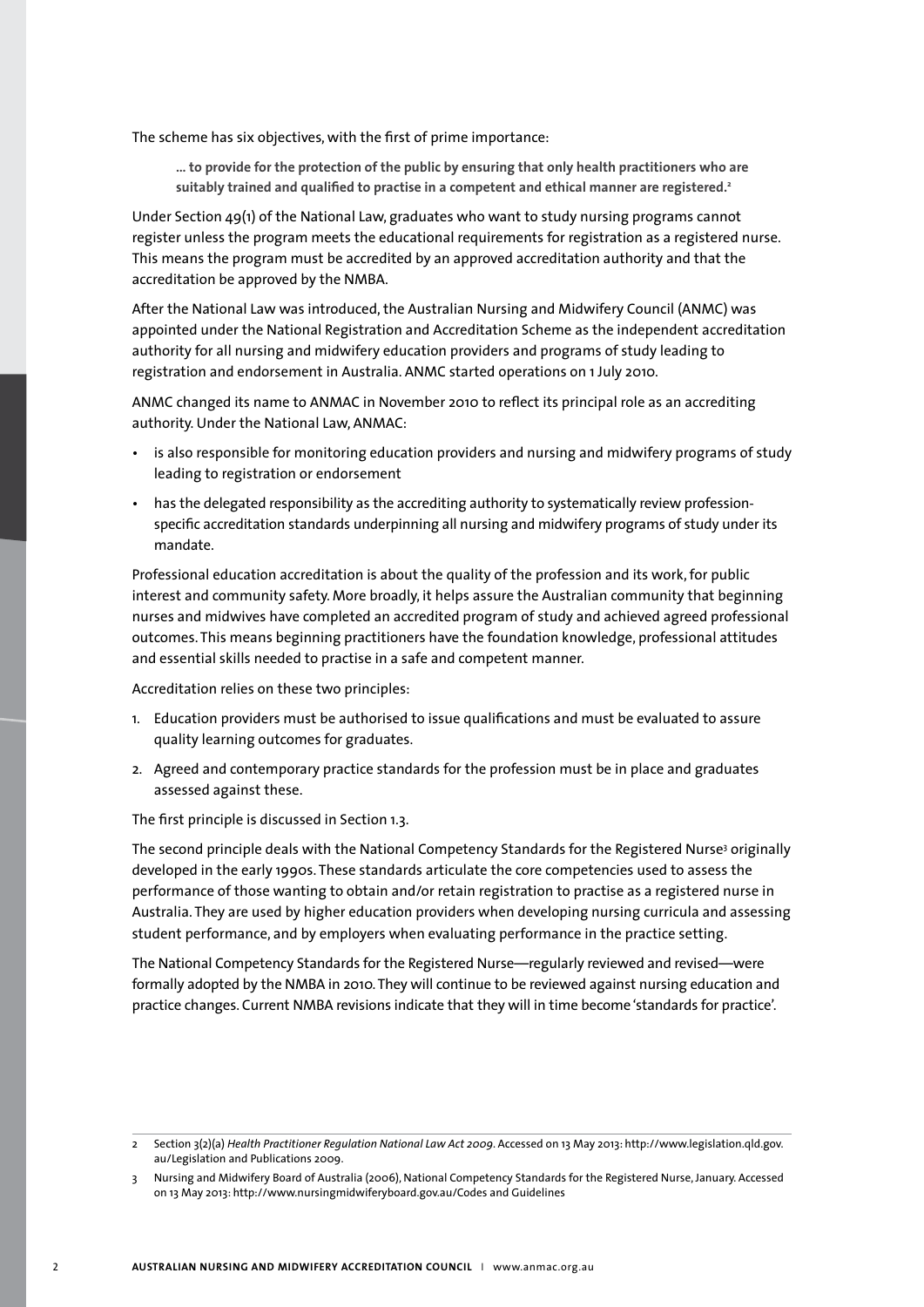The accreditation processes undertaken by ANMAC are an efficient and effective proxy for independently assessing each graduate against relevant competency standards. Professional program accreditation must ensure that professional standards are protected without inhibiting diversity and innovation or constraining continuous quality improvement. As with the national competency standards, the national accreditation standards are regularly reviewed to ensure relevance in the light of pertinent changes in health and education legislation, policy, delivery and ethos.

The principles underpinning ANMAC's EPIQ RN Accreditation Standards are designed to ensure the standards:

- are contemporary and consistent with emerging research, policy and industry guidance, as well as with health and education legislation, policy and delivery
- align with the ANMAC Registered Nurse Accreditation Standards (2012)
- expose graduates to the theoretical and practical program elements necessary to meet relevant national competency standards
- underpin ANMAC's principles and protocol for accreditation standards
- instil community confidence that the first objective of the National Law is met, which is to:

**… provide for the protection of the public by ensuring that only health practitioners who are suitably trained and qualified to practise in a competent and ethical manner are registered.4**

## **1.3 Changes in higher education regulation**

The policy direction and regulation of the higher education sector in Australia has changed significantly, following the *Review of Australian Higher Education*. 5 The review recommended structural reform, increased funding and improved quality, equity and access. The Australian Government's response, *Transforming Australia's Higher Education System* (December 2008),<sup>6</sup> heralded a period of transformation in post-secondary education in this country.

On 12 May 2011, the Government announced the establishment of an independent national body to regulate and assure the quality of all types of higher education. The Tertiary Education Quality and Standards Agency (TEQSA) started on 1 July 2011 to fulfil the Government's commitment to:

**... accredit providers, evaluate the performance of institutions and programs, encourage best practice, simplify current regulatory arrangements and provide greater national consistency.7**

The Government also committed to ensuring that growth in the higher education sector would be underpinned by a robust quality assurance and regulatory framework to renew emphasis on student outcomes and the quality of the student experience.<sup>8</sup>

TEQSA will evaluate the performance of universities and other higher education providers every five years, or when there is evidence standards are not being met. As a consequence, TEQSA will regulate and accredit all higher education institutions offering degree programs in nursing and midwifery.

8 Tertiary Education Quality and Standards Agency, About TEQSA. Accessed on 17 June 2013: http://www.teqsa.gov.au/aboutteqsa

<sup>4</sup> Health Practitioner Regulation National Law Act 2009, Section 3(2)(a). Accessed on 13 May 2013: http://www.legislation.qld.gov. au/Legislation and Publications 2009

<sup>5</sup> Australian Government (2008), *Review of Australian Higher Education–Final Report*. Accessed on 15 June 2013: http://www. deewr.gov.au/HigherEducation/Review/Documents/PDF/HigherEducationReview\_onedocument\_02.pdf Also known as 'The Bradley Review'.

<sup>6</sup> Australian Government (2009), *Transforming Australia's Higher Education System*. Accessed on 15 June 2013: http://www.deewr. gov.au/HigherEducation/Documents/TransformingAusHigherED.pdf

<sup>7</sup> Australian Government (2009), *Transforming Australia's Higher Education System*, p. 31. Accessed on 15 June 2013: http://www. deewr.gov.au/HigherEducation/Documents/TransformingAusHigherED.pdf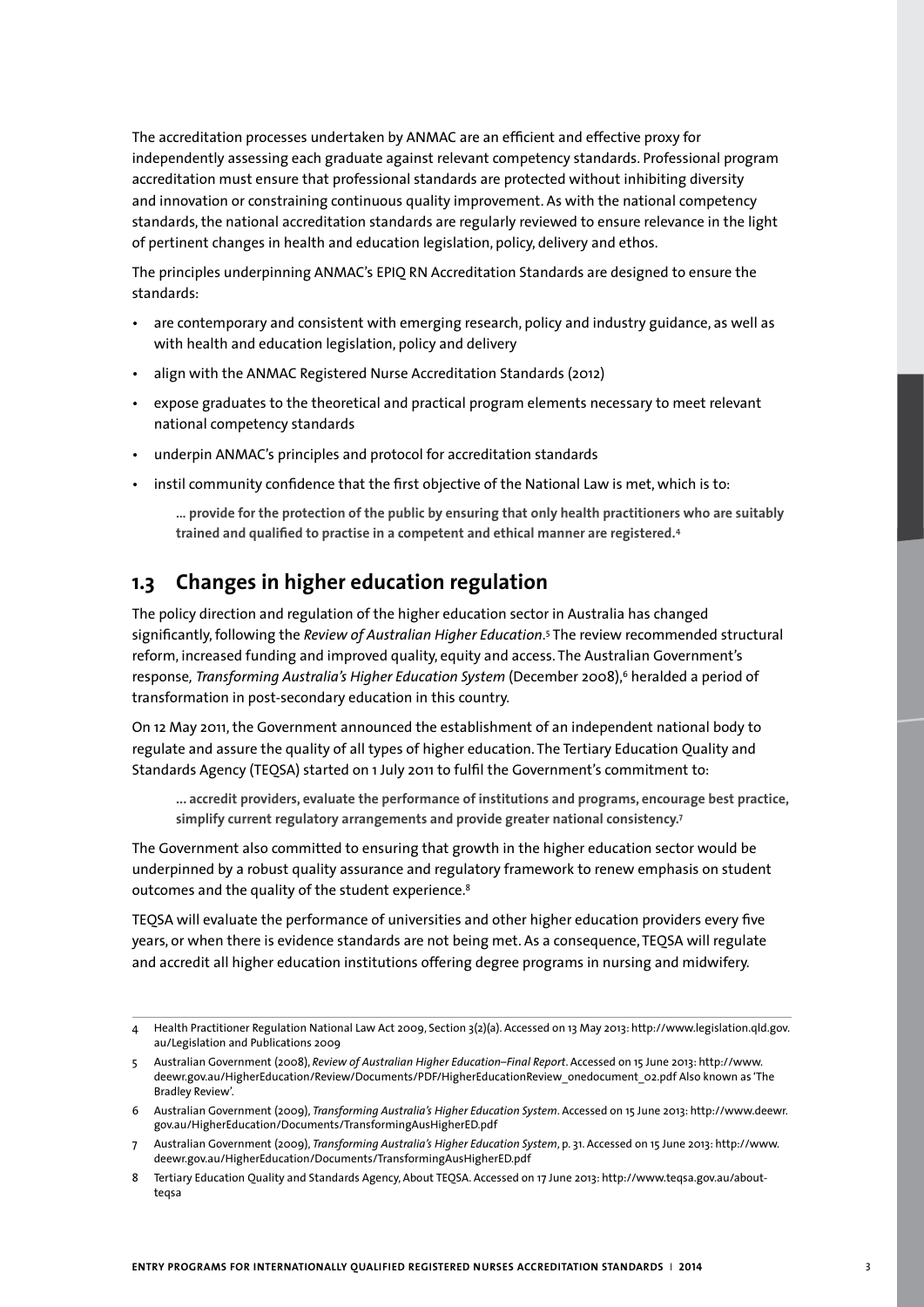One of TEQSA's first tasks was to review the National Protocols for Higher Education Approval Processes. After doing so, TEQSA prepared the draft Higher Education Standards Framework and consulted widely on it in 2011. The resulting threshold standards (comprising provider and qualification standards) passed into legislation on 4 January 2012. They apply to all higher education providers offering Level 5 (diploma) to Level 10 (doctoral) qualifications as described in the Australian Qualifications Framework (AQF). The Teaching and Learning, Research and Information Standards were subsequently developed.

Another government initiative arising from the *Review of Australian Higher Education* was the publication of the revised AQF (July 2011)*.* <sup>9</sup> The AQF is the national policy for regulated qualifications in Australian education and training. It incorporates the qualifications from each education and training sector into one comprehensive framework comprising 10 levels of qualification (from certificates to doctoral degrees), with a Bachelor Degree sitting at Level 7.

The AQF stipulates the learning outcomes expected within each level of education in relation to knowledge, skills and the application of both. This is to ensure the integrity of qualifications and standardisation across education providers, settings and delivery modes. All education providers offering entry to practice nursing programs must comply with the new AQF criteria for learning outcomes. The AQF register lists all qualifications and the AQF authorised organisations that issue such qualifications.10

# **1.4 Reform in health policy and funding**

Major reforms in the governance, funding and provision of health services are underway.<sup>11</sup> The objective is to build a nationally unified and locally controlled health system to improve patient access to health services, performance, transparency and accountability, while ensuring the sustainability of funding. In addition, new national agencies<sup>12</sup> have been announced over the past few years.

While the full impact of reforms is as yet unknown, the policy intent, at least at Australian Government level, is clear. Health services and health professionals are mandated to be more involved in physical and mental health promotion and early intervention to prevent progression of illness. Greater emphasis on providing services in primary and sub-acute care settings is needed, as is stronger inter-professional awareness, collaboration and communication to better support people with complex illness and those who self-care. Facilitating transition from one health-care setting to another is critical to reform success. So too is familiarity with health informatics, including personally-controlled electronic health records. The Australian Government's role as funder and program provider of aged care services emphasises accessible, seamless and comprehensive support for healthy ageing and care for older Australians.

Accountability for the quality and cost of health services delivered by health service providers and professionals is clearly articulated in the new National Health Reform Agreement<sup>13</sup> between the Australian Government and state and territory governments. Indeed, Australian Government growth funding is predicated on an efficient price for admitted and ambulant care for people and the requirement of providers to meet key performance indicators.

<sup>9</sup> Australian Qualifications Framework Council (2011), *Australian Qualifications Framework*, First edition, 1 July 2011. Accessed on 12 June 2013: http://www.aqf.edu.au/Portals/0/Documents/Handbook/AustQualsFrmwrkFirstEditionJuly2011\_FINAL.pdf.

<sup>10</sup> Australian Qualifications Framework Council *AQF Register of AQF Qualifications and Authorised Issuing Organisations*. Accessed on 12 June 2013: http://www.aqf.edu.au/RegisterAccreditation/AQFRegister/tabid/174/Default.aspx

<sup>11</sup> Australian Government (2010), Department of Health and Ageing, *A National Health and Hospitals Network for Australia's Future (2010) and A National Health and Hospitals Network: Further Investments in Australia's Health*. Accessed on 15 June 2013: http://www.health.gov.au/internet/main/publishing.nsf/Content/publications-N

<sup>12</sup> Examples: Independent Hospital Pricing Authority; National Performance Authority; Australian Commission on Safety and Quality in Health Care; Australian National Preventive Health Agency; Health Workforce Australia.

<sup>13</sup> Council of Australian Governments (2011), *National Health Reform Agreement*. Accessed on 15 June 2013: http://www.coag.gov. au/docs/national\_health\_reform\_agreement.pdf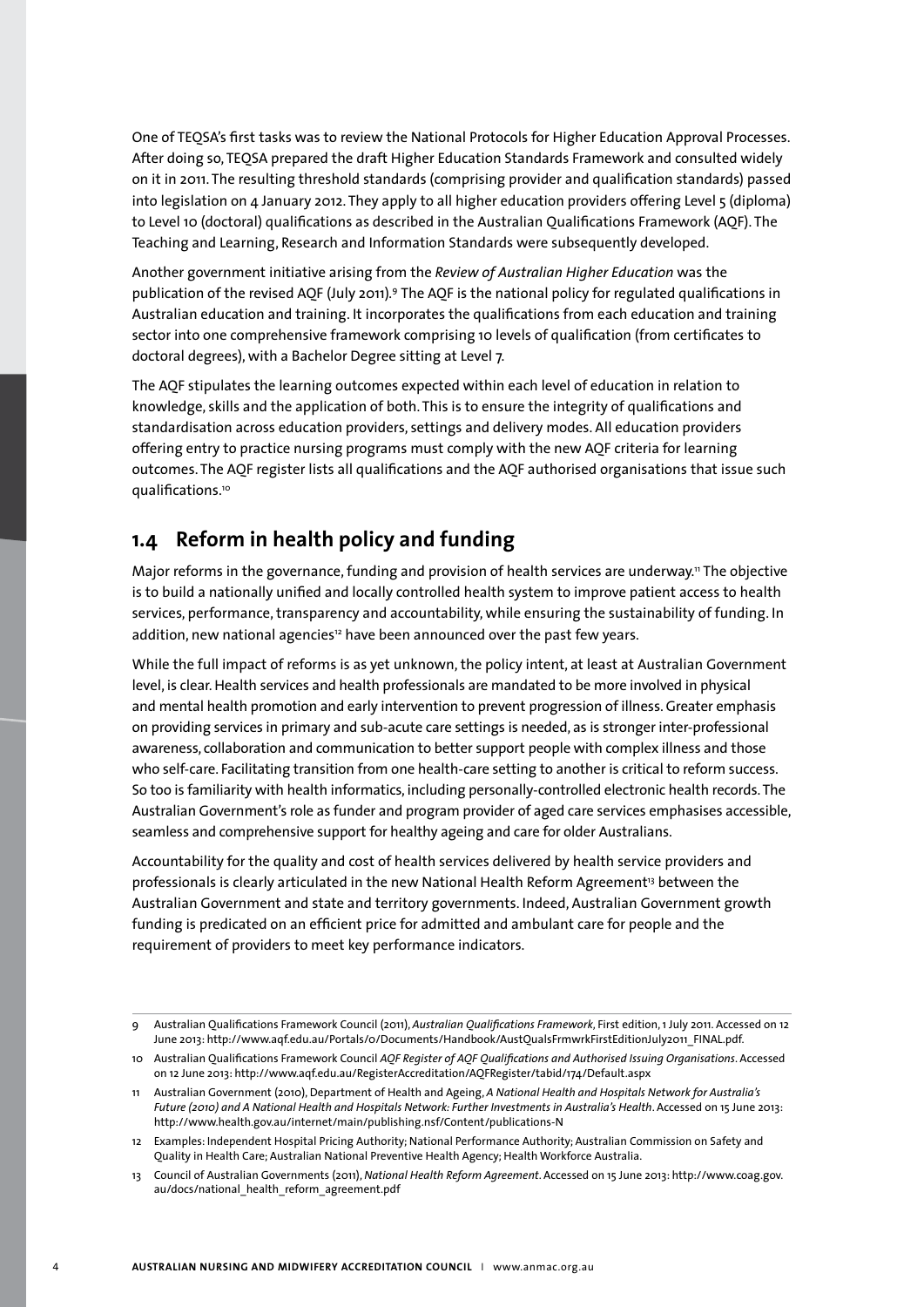Consequently, it is likely that programs of study leading to registration as a registered nurse will require greater emphasis on understanding the cost drivers of health care as well as enhanced knowledge of quality improvement, performance measurement and care coordination. Broader experience and knowledge of complex care, community, primary and sub-acute health care settings are covered by the National Health Reform Agreement. The education of nurses and other health professionals will require increased attention to developing the knowledge, skills and emphasis to care for the elderly across the spectrum of wellness to ill health, particularly for those with dementia and multiple disease aetiologies. Superior communication and teamwork, delegation and supervision capabilities will be essential pre-requisites in the emerging health care environment. Also important will be the capacity to innovatively use information technology and electronic resources to research the growing evidence base for improved care and treatment methods.

## **1.5 Background to the review and development of accreditation standards**

The original Standards and Criteria for the Accreditation of Nursing and Midwifery Courses Leading to Registration, Enrolment, Endorsement and Authorisation in Australia—with Evidence Guide were developed by ANMC with key industry stakeholders, including regulators, professional bodies and academics, in February 2009. The standards were approved by the newly established NMBA in 2010.14

As the external accreditation authority for nursing and midwifery programs of study<sup>15</sup>. ANMAC has been conducting accreditation assessments of programs of study leading to registration or endorsement as a nurse or midwife since 1 July 2010. During this time, education providers have provided valuable feedback on the accreditation standards, as have independent assessment team members, ANMAC Associate Directors for Professional Programs and members of ANMAC's accreditation committees. Following a request from the NMBA, the ANMAC Board, at its 30 to 31 August 2011 meeting, agreed to undertake a rolling review of all accreditation standards used by ANMAC, starting with the Registered Nurse Accreditation Standards.

In October 2011, ANMAC started the review of the ANMC Registered Nurse Standards and Criteria for the Accreditation of Nursing and Midwifery Courses Leading to Registration, Enrolment, Endorsement and Authorisation in Australia—with Evidence Guide (2009). Extensive stakeholder and other consultation underpinned the review. The NMBA endorsed the final ANMAC Registered Nurse Accreditation Standards (2012)<sup>16</sup> in October 2012.

<sup>14</sup> Australian Nursing and Midwifery Council (2009), *Registered Nurse Standards and Criteria for the Accreditation of Nursing and Midwifery Courses Leading to Registration, Enrolment, Endorsement and Authorisation in Australia – with Evidence Guide*. February 2009, Canberra, Australia.

<sup>15</sup> Health Practitioner Regulation National Law Act 2009, Section 44. Accessed on 13 May 2013: http://www.legislation.qld.gov.au/ Legislation and Publications 2009

<sup>16</sup> Australian Nursing and Midwifery Accreditation Council (2012), *Registered Nurse Accreditation Standards*. Accessed on 10 July 2013: http://www.anmac.org.au/sites/default/files/documents/ANMAC\_RN\_Accreditation\_Standards\_2012.pdf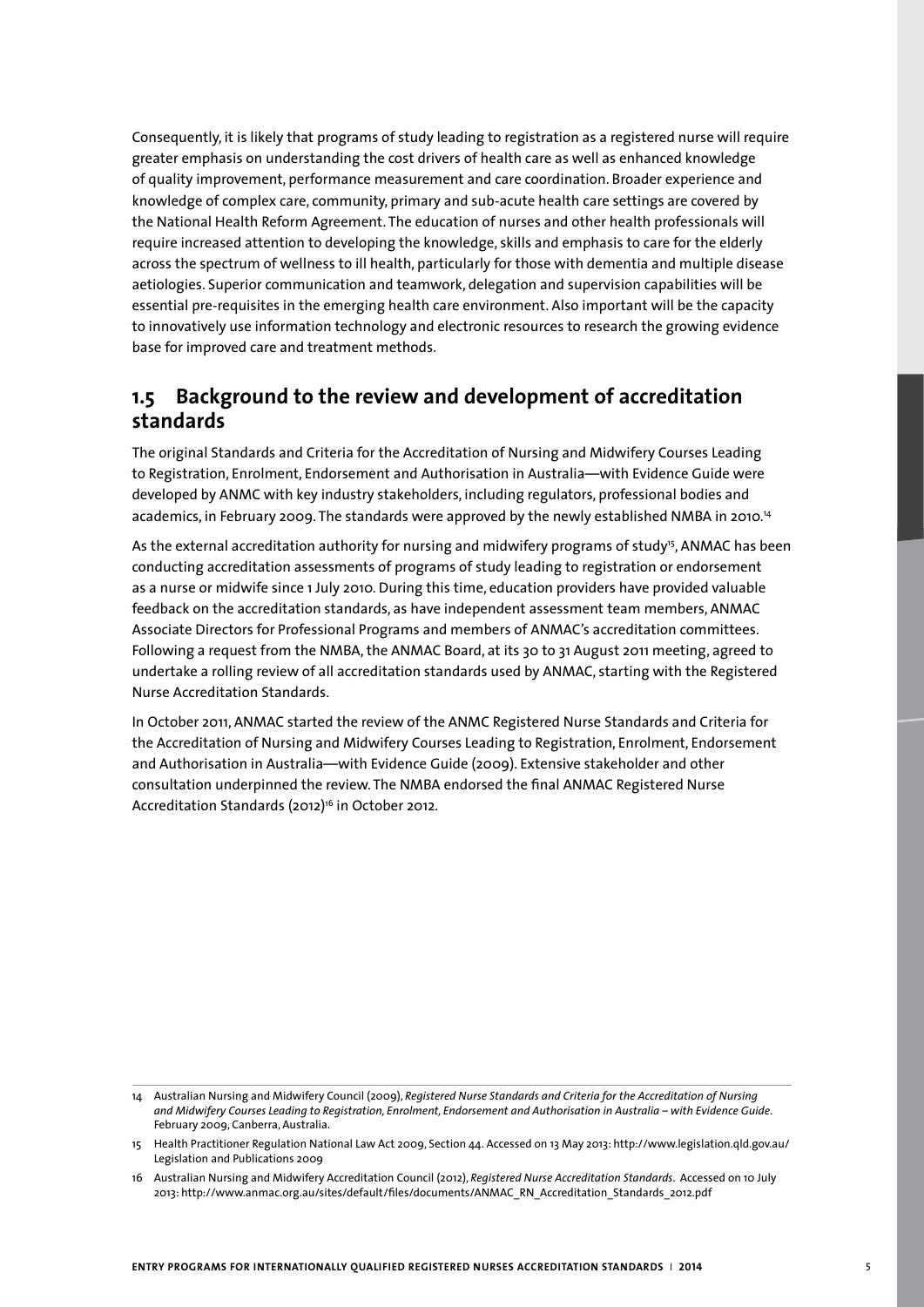# **1.6 Development of the Accreditation Standards for Entry Programs for Internationally Qualified Registered Nurses**

In October 2012, the ANMAC Board convened an Expert Advisory Group (EAG) to oversee the development of the EPIQ RN Accreditation Standards. The group consulted with a wide-ranging list of stakeholders and provided each with a dedicated ANMAC email address to enable them to contribute views at any time. Constructive and respectful engagement underpinned the process to ensure the standards were contemporary, comprehensive, clearly articulated and nationally consistent.

The standards were developed around three key consultation stages:

## **Stage 1—First consultation process**

The EAG prepared the first consultation paper, which was approved by ANMAC's Standards Accreditation and Assessment Committee (SAAC) and the ANMAC Board, and distributed it to stakeholders before the first consultation forum.17 Stakeholders were invited to provide feedback by attending a forum, sending a submission or email, or responding to an electronic survey.

The consultation paper was placed on ANMAC's website and the public invited to comment. The paper covered the background, context, purpose and process of the review and addressed key areas of change in education and health policy relevant to the development of the EPIQ RN Accreditation Standards.

This first consultation process identified strong support for aligning the EPIQ RN Accreditation Standards with the Registered Nurse Accreditation Standards (2012) and articulating, at a minimum, desired competency outcomes of entry-level programs.

Feedback aligned with the themes identified in Australian and international literature. It identified communication, competency, education, and racial and social integration as the most common issues and agreed that these six key areas must be addressed in all programs for seeking registration in Australia:

- socialising to the contemporary Australian professional nursing role
- acquiring English language and other communication skills
- adapting to the Australian style of interpersonal and interprofessional and intraprofessional relationships
- developing workplace competence, both clinical and organisational
- providing culturally congruent care to diverse populations
- making available culturally safe support systems and resources.18,19,20

Four issues emerged from the first consultation which the EAG, SAAC and ANMAC Board decided to explore further.

<sup>17</sup> Held in 2013—Melbourne (24 April), Perth (30 April) and Brisbane (7 June).

<sup>18</sup> Deegan Dr J, Simkin Dr K (2013), *Expert to Novice: Experiences of Professional Adaptation Reported by Non-English Speaking Nurses in Australia*. Accessed on 10 May 2013: http://www.ajan.com.au/Vol27/AJAN\_27-3.pdf#page=32

<sup>19</sup> Denton S (2009), 'Nation-to-nation: Challenges to addressing the effects of emerging global nurse migration on health care delivery', *Policy, Politics and Nursing Practice*. Accessed on 10 May 2013: http://ppn.sagepub.com/cgi/content/abstract/7/3\_ suppl/76s

<sup>20</sup> Hawthorne LA (2001), 'The Globalisation of the Nursing Workforce: Barriers Confronting Overseas-qualified Nurses in Australia', *Nursing Inquiry.*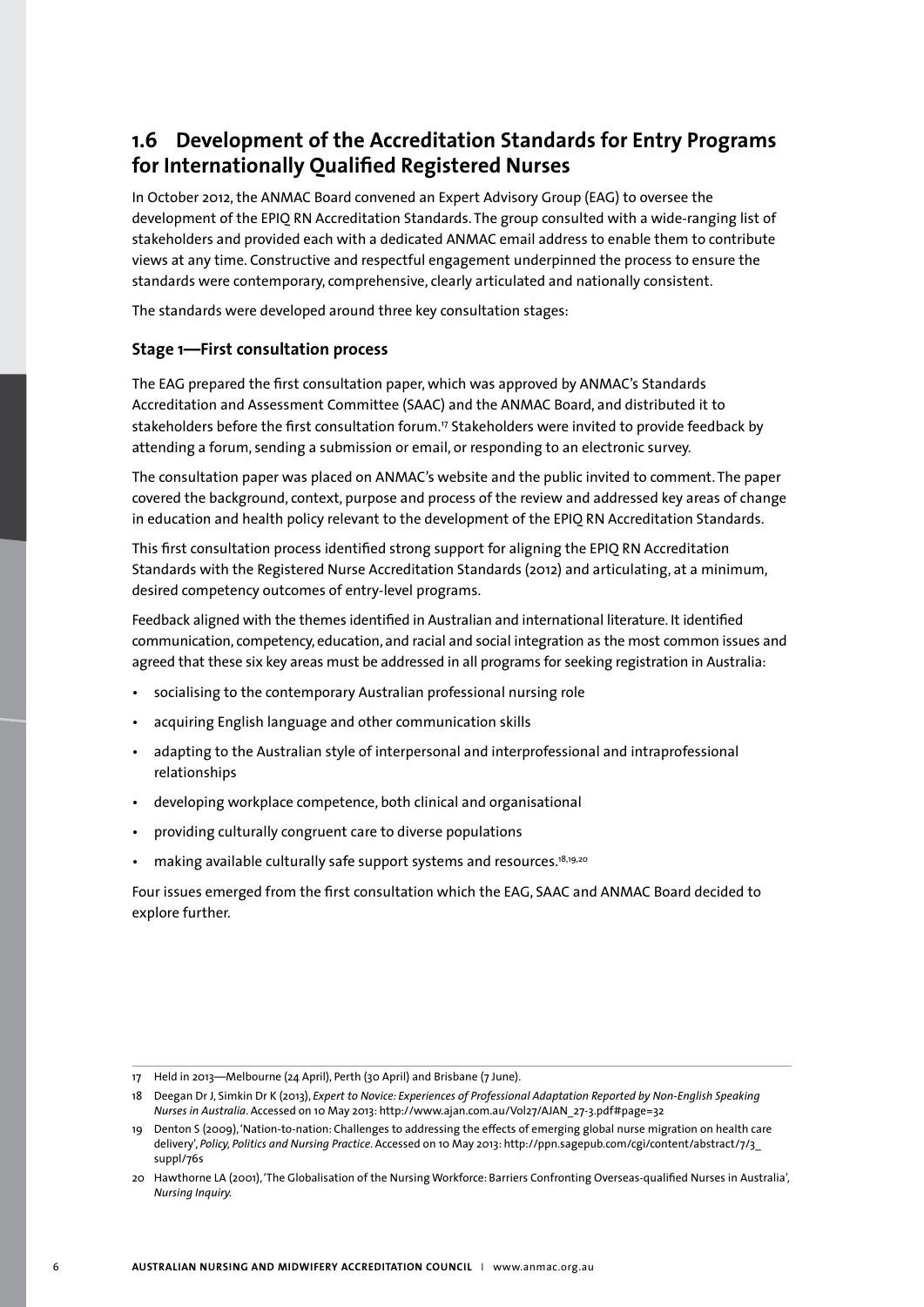The first issue was whether an education provider of entry programs for registration as a registered nurse should be a higher education provider or required to demonstrate formal evidence of a relationship with such a provider. The foundation for this premise was two-fold:

- education providers delivering these programs must be experienced in assessing students against the practice standards for registered nurses
- the governance of a higher education provider must be subject to the higher standards of performance, quality assurance and governance expected of universities and higher education providers by TEQSA.

The second issue concerned program length.

The third issue involved workplace practice requirements.

The fourth issue explored what award or qualification, if any, would be appropriate for graduates of these programs.

### **Stage 2—Second consultation process**

The EAG developed a second consultation paper and draft EPIQ RN Accreditation Standards. This paper raised the issues arising from Stage 1 for which the EAG, SAAC and the ANMAC Board decided further consultation was required. ANMAC placed these documents on its website and distributed them to stakeholders. Another electronic survey was made available so stakeholders could again provide feedback.

#### **Stage 3—Preparation of accreditation standards**

All responses to the electronic survey were considered by the EAG, SAAC and the ANMAC Board. The draft EPIQ RN Accreditation Standards were distributed to stakeholders for review (including for accuracy and completeness) before the second consultation forum.

The four primary issues remaining—category of education provider, what award or qualification, if any, would be appropriate, program content, and workplace practice requirements—were placed on the agenda for the final consultation forum held in Sydney on 4 July 2013. These, and other issues raised by participants during the forum, were discussed in a facilitated session and, for the most part, resolved. Following a review by the EAG, SAAC and ANMAC Board throughout August and September 2013, the proposed accreditation standards were presented to the NMBA for consideration in October 2013.

#### **Stage 4—Final consultation stage**

In April 2014, ANMAC reconvened the EAG to further consider changes to the required level of qualification at the completion of an EPIQ RN program or Registered Nurse Re-entry program in Australia. The EAG also reviewed feedback received by the NMBA on the proposed standards. ANMAC received the EAG's review in May 2014. The EAG, SAAC and ANMAC Board then determined that the proposed EPIQ RN Accreditation Standards be made available for a final six-week consultation period throughout July and August 2014.

It should be noted that these standards are for programs designed for internationally qualified nurses whom the NMBA has determined are not suitable for a program of only supervised practice; or those who should enrol into a Bachelor of Nursing program to gain the qualification required for registration.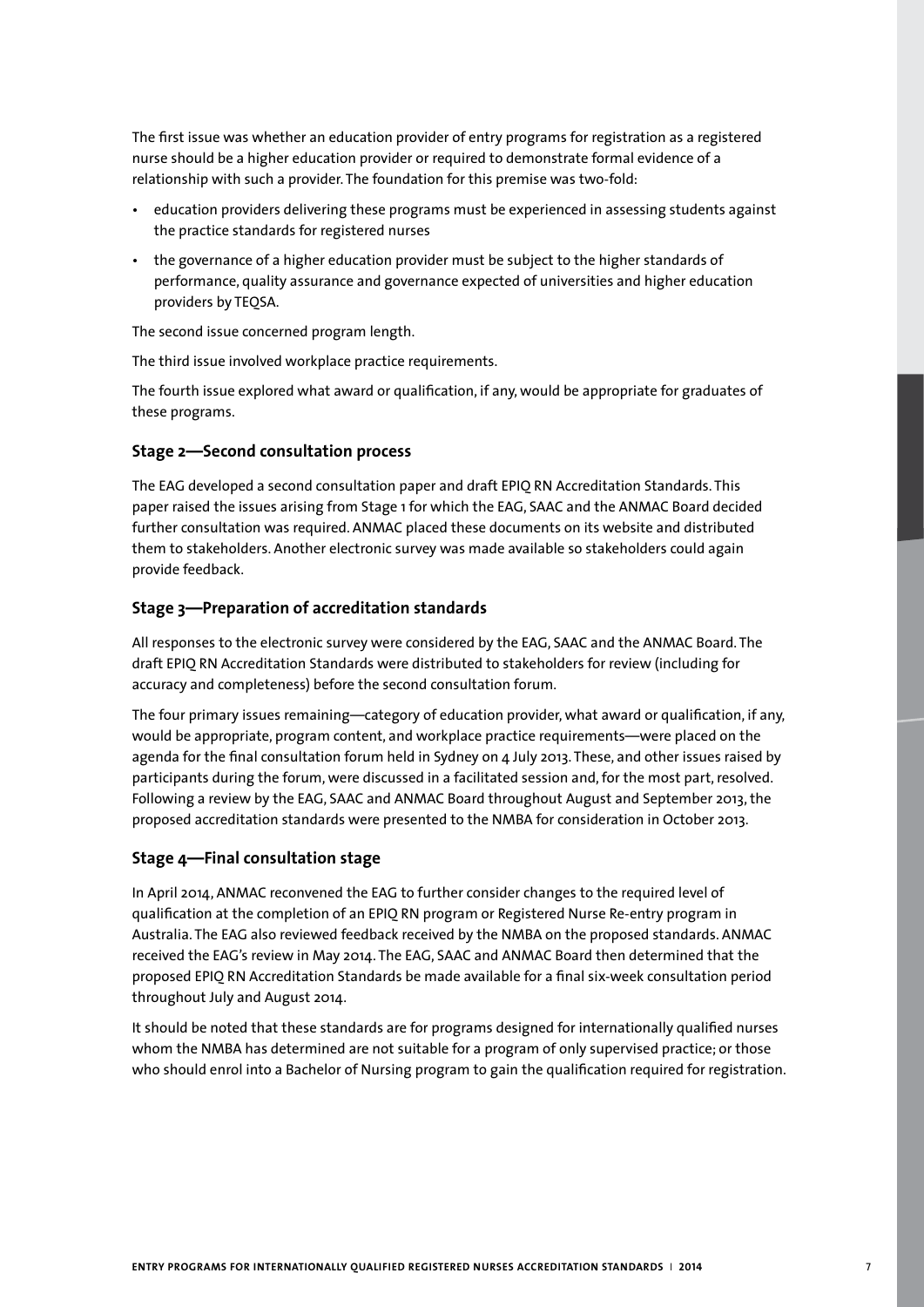# **1.7 Regulatory impact assessment of Accreditation Standards for Entry Programs for Internationally Qualified Registered Nurses**

During the development of the EPIQ RN Accreditation Standards, ANMAC undertook a regulatory impact assessment.21 The Australian Government's Office of Best Practice Regulation (OBPR) requires national standard-setting agencies such as ANMAC to consider the impact of regulation, standards and other quasi-regulation before approving such instruments. The regulatory impact statement was developed by ANMAC to assist SAAC, as well as the ANMAC and NMBA Boards, in making decisions on approving the proposed accreditation standards.

This assessment was undertaken in accordance with COAG's *Best Practice Regulation—A Guide for Ministerial Councils and National Standard Setting Bodies* 2007. It considered such matters as the costs and benefits of introducing the new accreditation standards, the business compliance costs and the impact on competition.

The assessment concluded that the regulatory impact of the proposed EPIQ RN Accreditation Standards would be minimal. It would be most felt by private providers who need to become an approved higher education provider or establish a partnership through a governance relationship with such a provider if they want to continue to provide programs. The ability to partner is cost effective for health services and registered training organisations that want to provide high-quality programs. In contrast, the benefits to be attained through certain and consistent standards include:

- removal of unregulated providers
- improvements to the quality of education provided in the EPIQ RN Accreditation Standards
- better certainty for employers on the quality of graduates
- improved certainty for students paying high fees for these programs
- attainment of a nationally recognised qualification.

In May 2014, and in alignment with the requirements of the NMBA and Department of Prime Minister and Cabinet for all agencies that are delegated to review and develop accreditation standards, ANMAC submitted the proposed EPIQ RN Accreditation Standards to the OBPR to assess whether a Regulation Impact Statement was required. ANMAC received confirmation from the OBPR, in July 2014, that implementation of the proposed EPIQ RN Accreditation Standards would be minor and not require changes to the consultation process or Regulation Impact Statement.

## **1.8 Ratification and approval of Accreditation Standards for Entry Programs for Internationally Qualified Registered Nurses**

While ANMAC is responsible for developing the accreditation standards, the NMBA is responsible for approving them as qualifications for registration under the National Law. This same dual regulatory function applies to accrediting individual programs of study leading to registration or endorsement as a nurse or midwife.

<sup>21</sup> Australian Nursing and Midwifery Accreditation Council (2013), *Regulatory Impact Statement—EPIQ-RN Accreditation Standards,*  July 2013.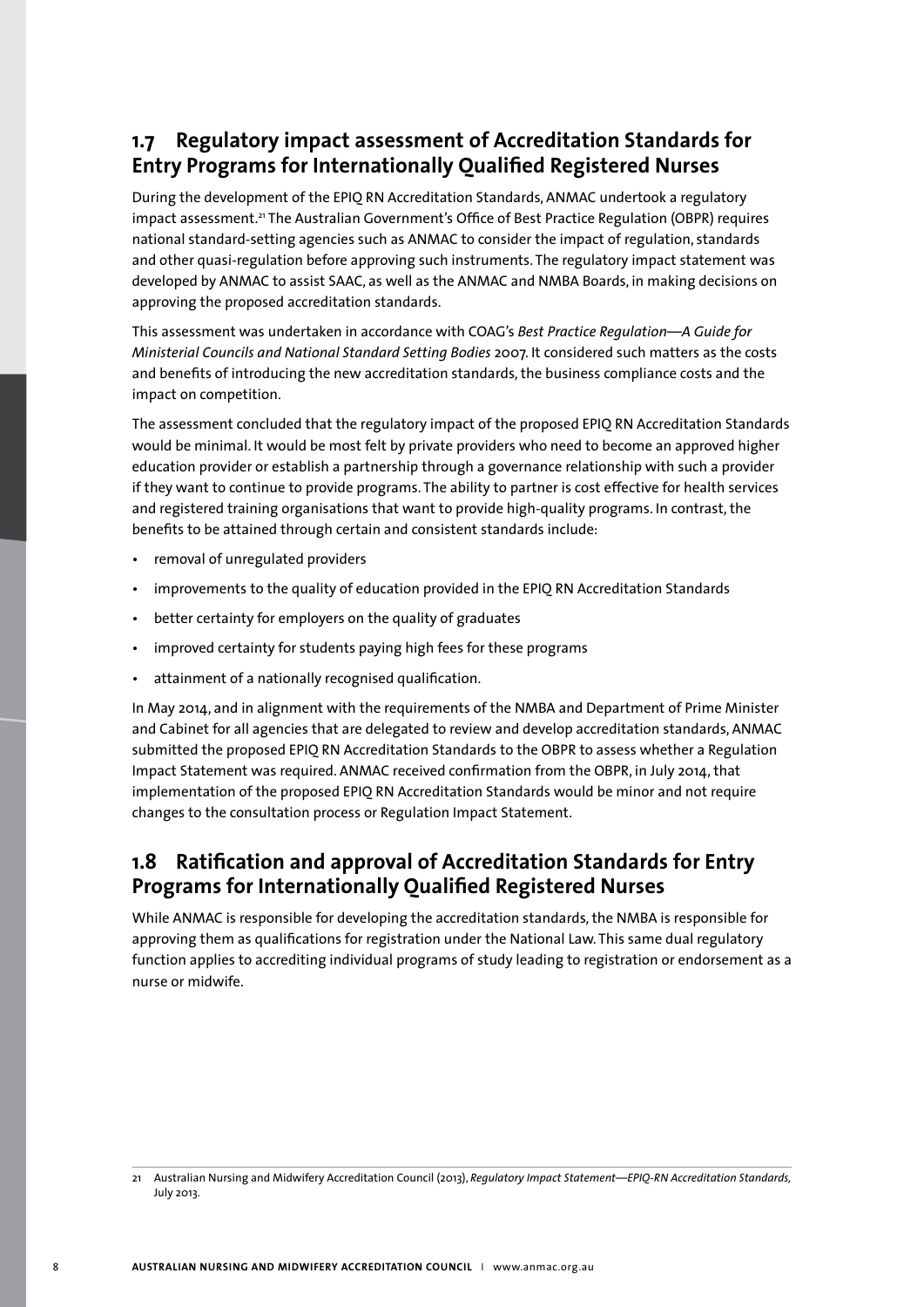# **2 Introduction**

## **2.1 Purpose of ANMAC's accreditation process**

The purpose of ANMAC's accreditation process is to ensure the quality of the profession and its work on behalf of public interest and public safety. The public needs to know that education providers of entry programs for internationally qualified nurses produce graduates who are competent to practise safely and effectively and are eligible for registration as registered nurses in Australia.

Education providers must ensure graduates have the required common and transferable skills, knowledge, behaviours and attitudes (articulated in the National Competency Standards for the Registered Nurse) upon which to build the competencies they need to practice. Accreditation evaluates whether the education provider, on the basis of the evidence provided, is likely to meet this goal.

Professional program accreditation is concerned with the quality of the profession and its work, from the perspective of public interest and public safety. This is contrasted with accreditation (or similar assessment) of a higher education provider (the provider of professional education) by TEQSA for quality assurance and risk management. However, under this framework, such accreditation or quality assurance of higher education providers is a pre-requisite for accrediting programs of nursing and midwifery study by ANMAC.

External professional (or occupational) accreditation helps assure the community that individual professionals, having completed an accredited program of study, are safe and competent beginning practitioners. It is an efficient and effective proxy for assessing every graduate against the National Competency Standards for the Registered Nurse. Accreditation therefore involves comprehensively examining: the higher education provider's governance system and quality management framework; student enrolment processes, student support, assessment and workplace experience; curriculum philosophy, curriculum structure and content; and teaching and learning approaches.

Periodic accreditation of nursing and midwifery programs stimulates education providers to review and assess their own programs. It draws out weaknesses and gives providers the opportunity to validate the strengths of existing programs and introduce new teaching and learning initiatives. ANMAC's accreditation process supports diversity, innovation and evolution in approaches to education. In contrast to the Registered Nurse Accreditation Standards (2012), the EPIQ RN Accreditation Standards prescribe key elements required in the curricula. This is to ensure equivalence with contemporary nursing practice in Australia for internationally qualified registered nurses.

# **2.2 Accreditation Standards for Entry Programs for Internationally Qualified Registered Nurses**

The EPIQ RN Accreditation Standards detail the minimum requirements to be met by education providers seeking accreditation of their program of study by ANMAC. TEQSA-approved higher education providers must seek, and ultimately obtain, accreditation for their nursing program of study. Under Section 49(1) of the National Law, graduates of programs cannot register unless their program of study is accredited by ANMAC with accreditation approved by the NMBA.

The nine EPIQ RN Accreditation Standards are listed in Figure 1 with associated criteria.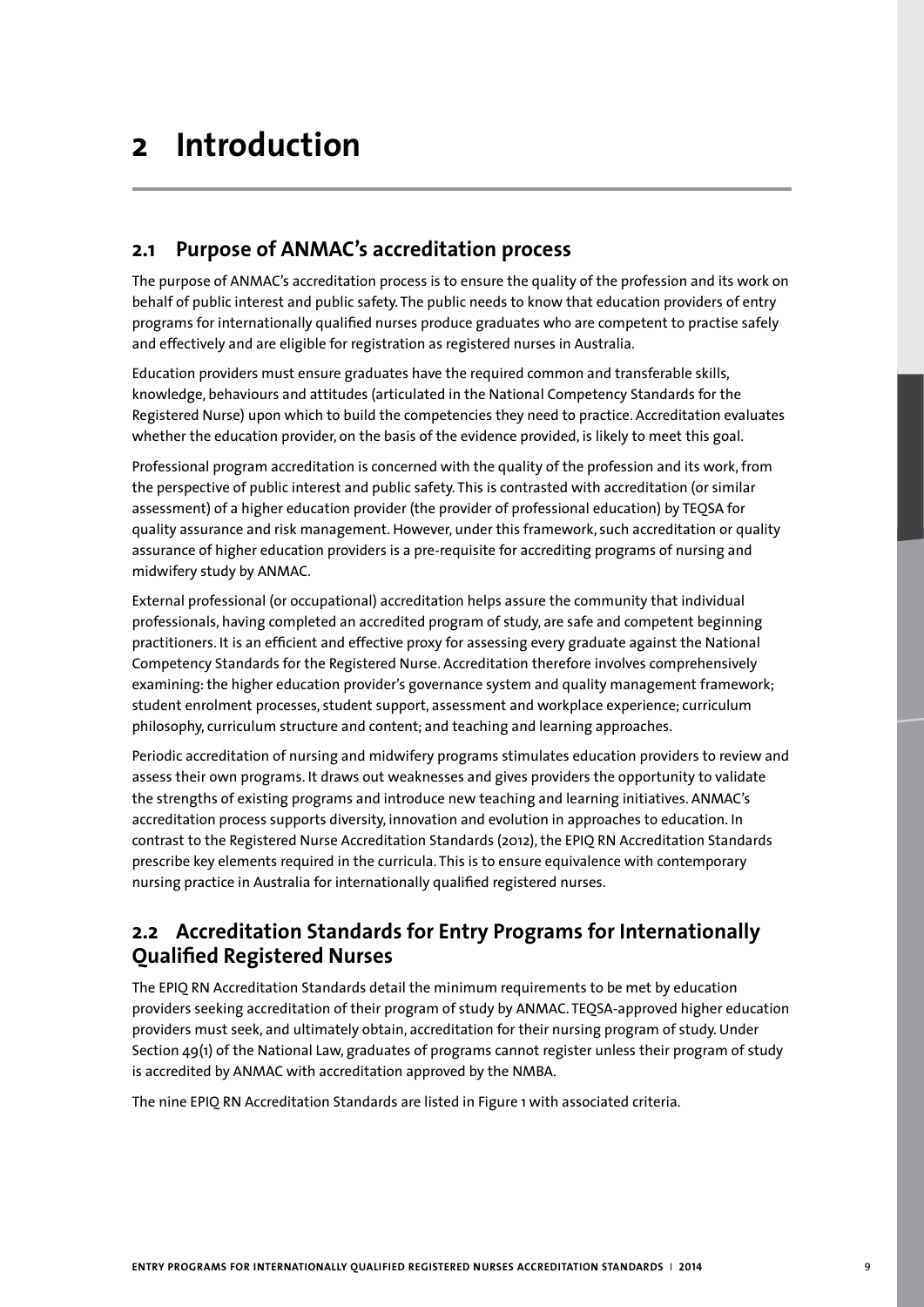## **Figure 1: Accreditation Standards for Entry Programs for Internationally Qualified Registered Nurses**

#### **STANDARD 1: GOVERNANCE**

The education provider has established governance arrangements for the nursing program of study that develop and deliver a sustainable, high-quality education experience for students, to enable them to meet the National Competency Standards for the Registered Nurse.

#### **STANDARD 2: CURRICULUM CONCEPTUAL FRAMEWORK**

The program provider makes explicit, and uses a contemporary conceptual framework for the nursing program of study that encompasses the educational philosophy underpinning design and delivery and the philosophical approach to professional nursing practice.

### **STANDARD 3: PROGRAM DEVELOPMENT AND STRUCTURE**

The program of study is developed in collaboration with key stakeholders reflecting contemporary trends in nursing and education; complying in length and structure and complies with the Australian Qualifications Framework for the qualification offered and enabling graduates to meet the National Competency Standards for the Registered Nurse. Workplace experience is sufficient to enable safe and competent nursing practice by program completion.

#### **STANDARD 4: PROGRAM CONTENT**

The program content delivered by the program provider comprehensively addresses the National Competency Standards for the Registered Nurse and incorporates Australian and international best practice perspectives on nursing as well as existing and emerging national and regional health priorities.

#### **STANDARD 5: STUDENT ASSESSMENT**

The curriculum incorporates a variety of approaches to assessment that suit the nature of the learning experience and robustly measure achievement of required learning outcomes, including a summative assessment of student performance against the current National Competency Standards for the Registered Nurse.

#### **STANDARD 6: STUDENTS**

The program provider's approach to attracting, enrolling, supporting and assessing students is underpinned by values of transparency, authenticity, equal opportunity and an appreciation of social and cultural diversity.

#### **STANDARD 7: RESOURCES**

The program provider has adequate facilities, equipment and teaching resources, as well as staff who are qualified, capable and sufficient in number, to enable students to meet the current National Competency Standards for the Registered Nurse.

#### **STANDARD 8: MANAGEMENT OF WORKPLACE EXPERIENCE**

The program provider ensures that every student is given supervised workplace experiences conducted in an environment(s) providing suitable opportunities and conditions for students to meet the current National Competency Standards for the Registered Nurse.

#### **STANDARD 9: QUALITY IMPROVEMENT AND RISK MANAGEMENT**

The program provider is able to assess and address risks to the program, its outcomes and students, and has a primary focus on continually improving the quality of the teaching and learning experience for students and the competence of graduates.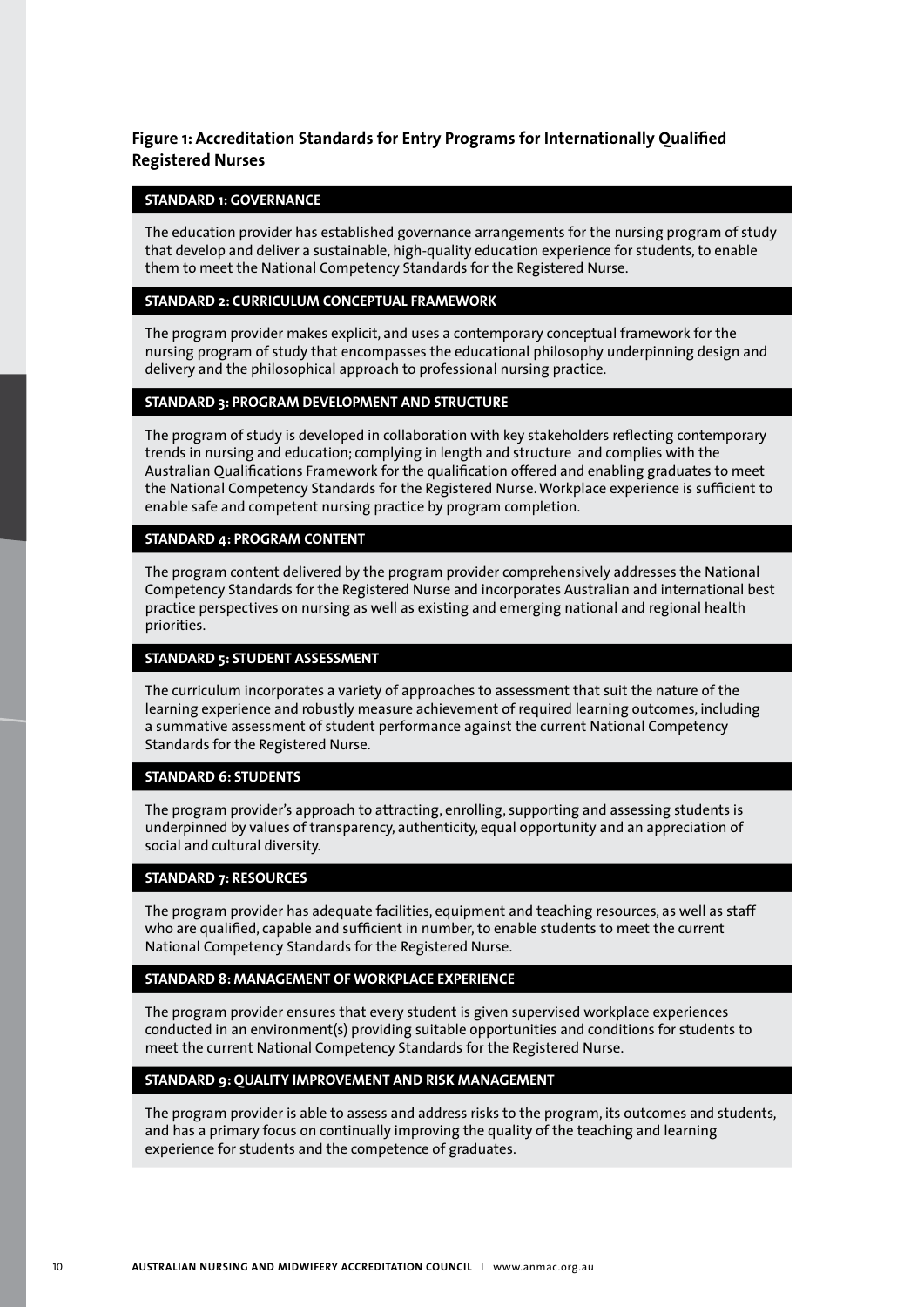# **2.3 Using the Accreditation Standards for Entry Programs for Internationally Qualified Registered Nurses**

The EPIQ RN Accreditation Standards are designed principally for use by education providers seeking accreditation of an entry to practice program for internationally qualified registered nurses. ANMAC Associate Directors for Professional Programs, members of ANMAC assessment teams and the Registered Nurse Accreditation Committee evaluate programs in accordance with these standards and make recommendations to the ANMAC Board and Chief Executive Officer for determinations.

While the accreditation standards are principally for use by education providers, they are also useful for anyone interested and involved in the education of nurses.

Education providers seeking accreditation are required to complete an application pack (available on ANMAC's website). The pack includes the EPIQ RN Accreditation Standards and relevant guidance on addressing them. The guidance is regularly reviewed and updated to assist education providers to prepare their submissions.

Other material of assistance to education providers (also available on ANMAC's website) includes the National Guidelines for the Accreditation of Nursing and Midwifery Programs Leading to Registration and Endorsement in Australia<sup>22</sup>, which describes the structures, personnel and processes of accreditation of nursing and midwifery providers and programs of study.

These guidelines should be read in conjunction with the resources identified on ANMAC's website.

<sup>22</sup> Australian Nursing and Midwifery Association (2011), National Guidelines for Accreditation of Nursing and Midwifery Programs of Study Leading to Registration and Endorsement in Australia—July 2011. Accessed on 14 June 2013: http://www.anmac.org. au/National\_Accreditation\_Guidelines\_201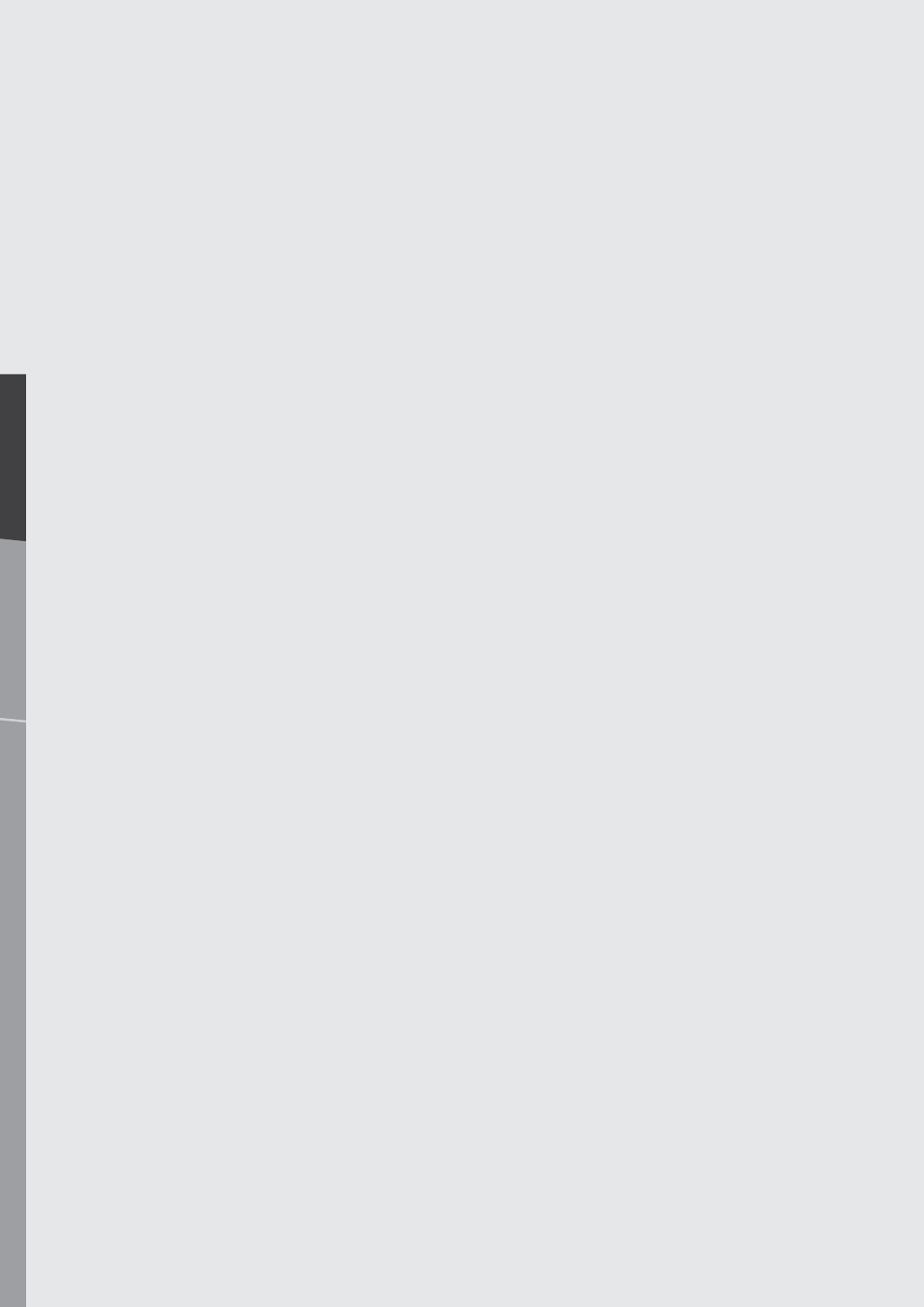# **3 Accreditation Standards for Entry Programs for Internationally Qualified Registered Nurse**

## **Standard 1: Governance**

**The education provider has established governance arrangements for the nursing program of study that develop and deliver a sustainable, high-quality education experience for students, to enable them to meet the National Competency Standards for the Registered Nurse.** 

## **Criteria**

The education provider must demonstrate evidence of:

- 1.1 Current registration with one of the following:
	- a. TEQSA as an Australian university or other higher education provider<sup>23</sup> offering an entry to practice registered nurse program.24
	- b. TEQSA as an Australian university or other higher education provider not offering an entry to practice registered nurse program that has a formal agreement in place with an Australian university or other higher education provider with current TEQSA registration and offering an entry to practice registered nurse program.
	- c. AQSA as an Australian registered training organisation that has a formal governance arrangement in place with an Australian university or other higher education provider, which has current registration with TEQSA and offers an entry to practice registered nurse program.
- 1.2 Current accreditation of this EPIQ RN program of study by the university (or TEQSA for non-self-accrediting higher education providers), detailing the expiry date and recommendations, conditions and progress reports related to the school.
- 1.3 Meeting the AQF requirements for a minimum level 7 award program, and having been issued with a statement of completion and/or attainment by the governing Australian university or higher education provider.
- 1.4 Current registration as a Commonwealth Register of Institutions and Courses for Overseas Students provider, where relevant, for visa classification.

<sup>23</sup> For explanation of provider categories: Tertiary Education and Quality Standards Agency (2011), *Higher Education Standards (Threshold Standards) 2011 Legislative Instrument, Chapter 2*. Accessed on 7 June 2013: http://www.teqsa.gov.au/higher-educationstandards-framework

<sup>24</sup> Entry to practice program: For registration as a registered nurse, the minimum qualification must be a Bachelor Degree (or where relevant, a postgraduate qualification) delivered by a university or higher education provider and the minimum length of the course is equivalent to six semesters of full-time study.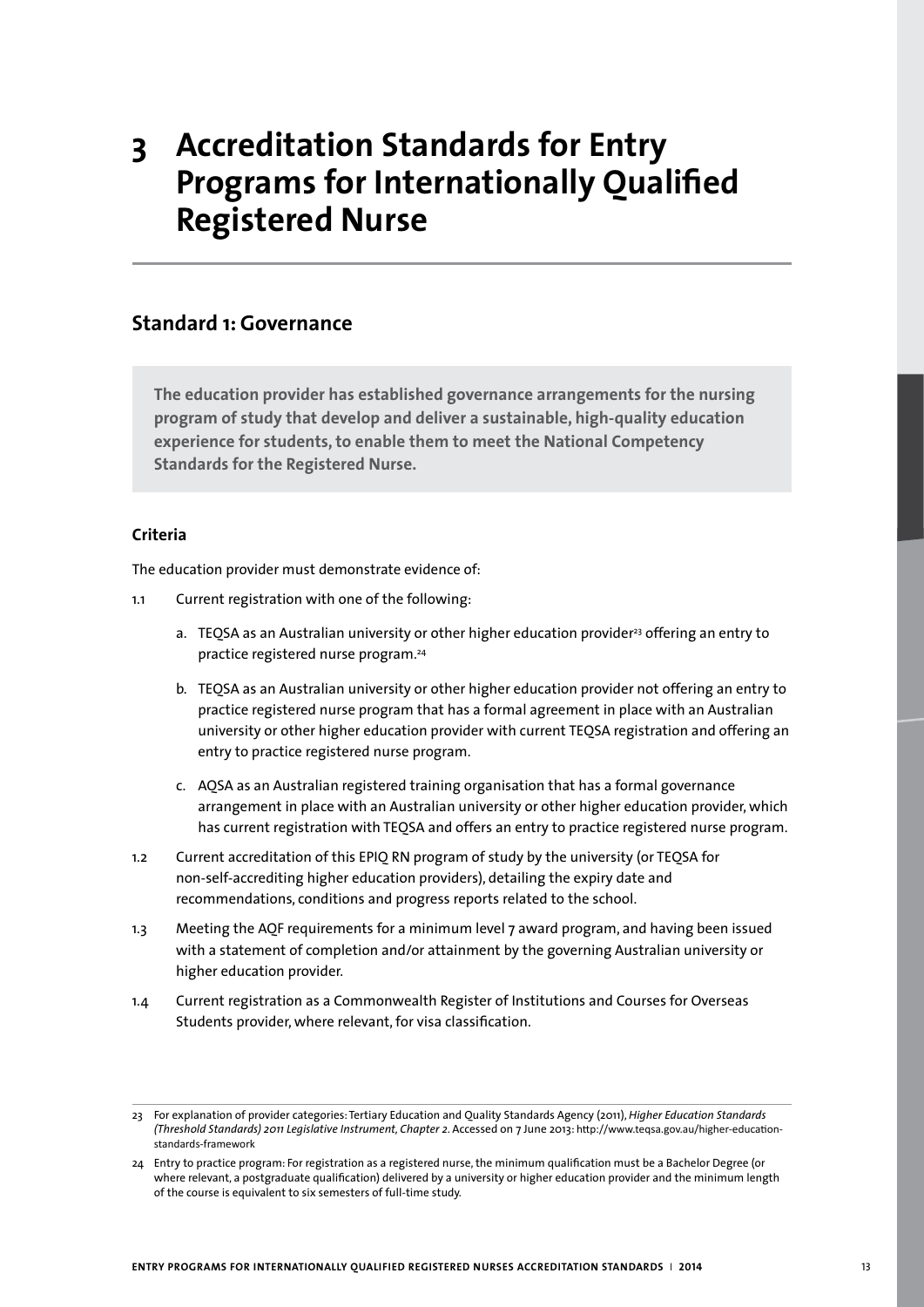- 1.5 Current documented academic governance structure for the university (or other higher education provider) and program provider that illustrates academic oversight of the entry to practice registered nurse program and promotes high-quality teaching and learning, scholarships, research and ongoing evaluation.
- 1.6 Terms of reference for relevant program advisory committees demonstrating partnership with key stakeholders, including partnerships with Aboriginal and Torres Strait Islander health professionals and communities.
- 1.7 Staff delegations, reporting relationships and the role of persons or committees involved in making decisions relating to the entry to practice registered nurse program.
- 1.8 Governance arrangements between the university or higher education provider and the program provider that ensures responsiveness to accreditation requirements for ongoing compliance with accreditation standards.
- 1.9 Policies confirming that credit transfer or recognition of prior learning, consistent with AQF national principles, are not available to students seeking entry into the proposed program.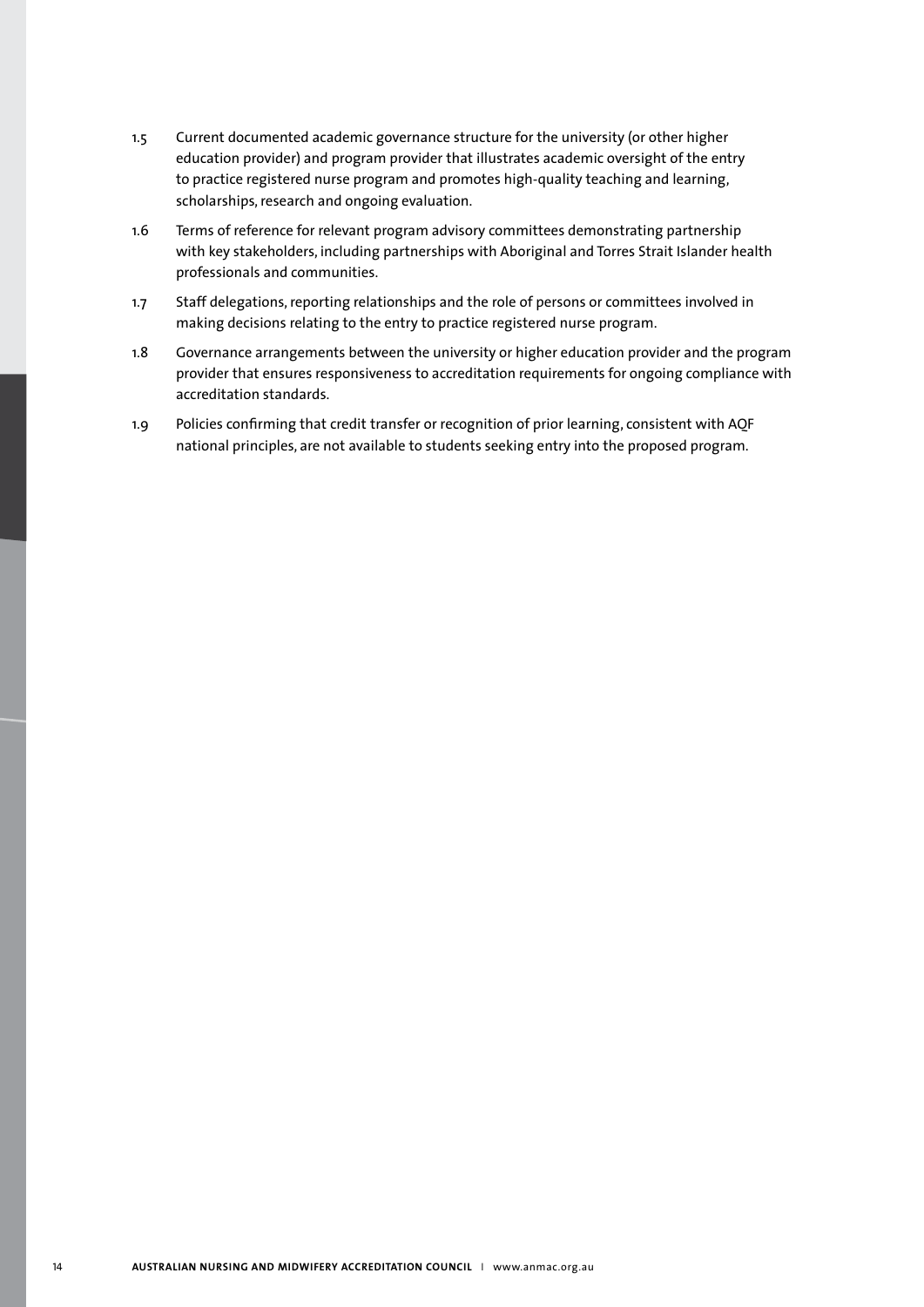## **Standard 2: Curriculum conceptual framework**

**The program provider makes explicit, and uses a contemporary conceptual framework for the nursing program of study that encompasses the educational philosophy underpinning design and delivery and the philosophical approach to professional nursing practice.** 

## **Criteria**

- 2.1 A clearly documented and fully explained conceptual framework for the entry to practice registered nurse program, including the educational and professional nursing philosophies underpinning the curriculum.
- 2.2 The incorporation of contemporary Australian and international best practice teaching, learning and assessment methodologies and technologies designed to enhance the delivery of curriculum content, stimulate student engagement and promote understanding.
- 2.3 A program of study that is congruent with contemporary and evidence-based approaches to professional nursing practice and education.
- 2.4 Teaching and learning approaches that:
	- a. enable achievement of stated learning outcomes
	- b. facilitate the integration of theory and practice
	- c. scaffold learning appropriately throughout the program
	- d. encourage the application of critical thinking frameworks and problem-solving skills
	- e. engender deep rather than surface learning
	- f. encourage students to become self-directed learners
	- g. embed recognition that graduates take professional responsibility for their continuing competence and life-long learning
	- h. instil students with the desire and capacity to continue to use, and learn from, emerging research throughout their careers
	- i. promote the emotional intelligence, communication, collaboration, cultural safety, ethical practice and leadership skills expected of registered nurses
	- j. incorporate an understanding of, and engagement with, intraprofessional and interprofessional learning for collaborative practice.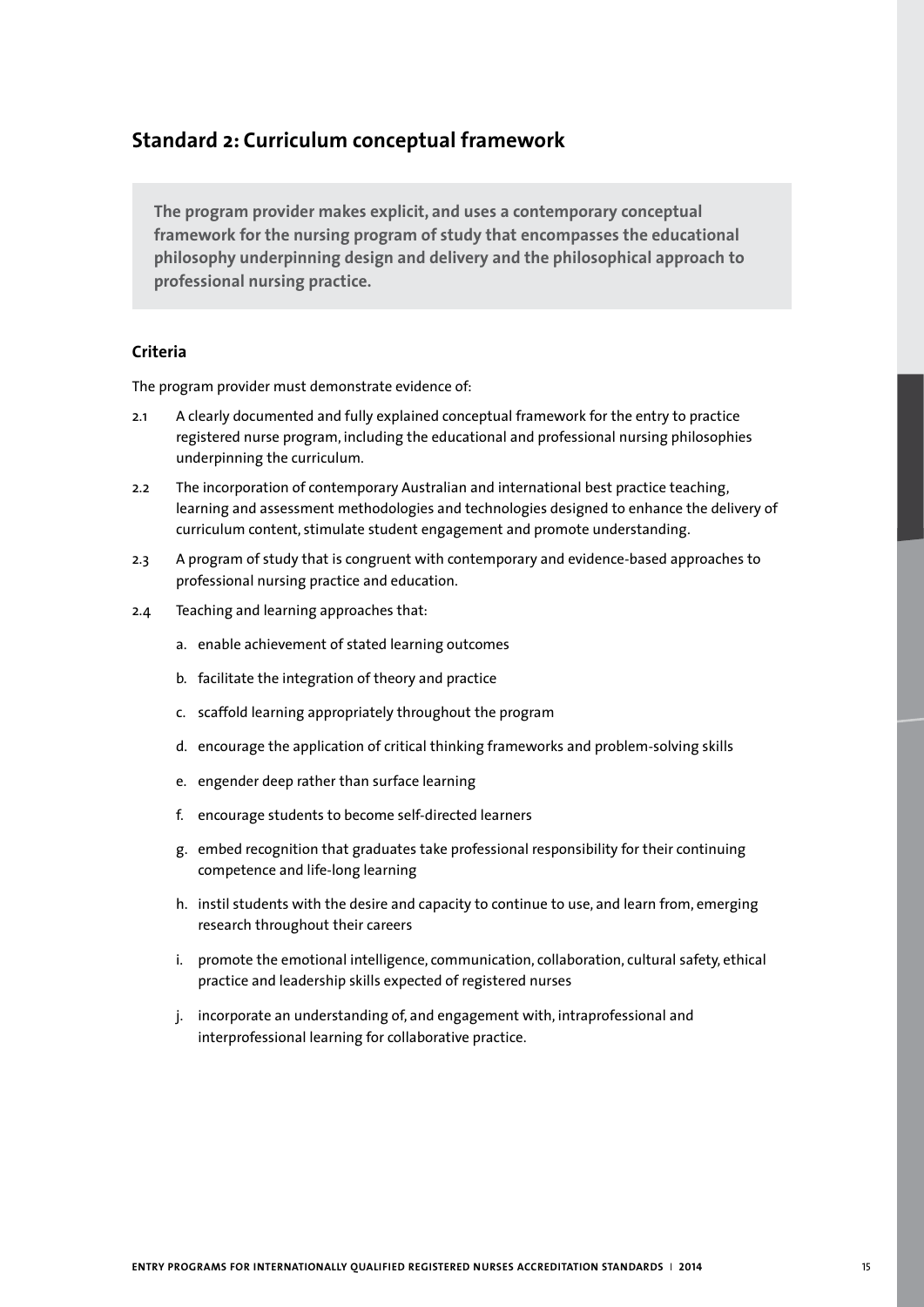## **Standard 3: Program development and structure**

**The program of study is developed in collaboration with key stakeholders reflecting contemporary trends in nursing and education; complying in length and structure with the Australian Qualifications Framework for the qualification offered and enabling graduates to meet the National Competency Standards for the Registered Nurse. Workplace experience is sufficient to enable safe and competent nursing practice by program completion.** 

### **Criteria**

- 3.1 Consultative and collaborative approaches to curriculum design and program organisation between academic staff, those working in health disciplines, students, consumers and other key stakeholders, including Aboriginal and Torres Strait Islander health professionals.
- 3.2 Contemporary nursing and education practice in the development and design of curriculum.
- 3.3 A map of subjects aligned against the National Competency Standards for the Registered Nurse which clearly identifies the links between learning outcomes, assessments and required graduate competencies.
- 3.4 Descriptions of curriculum content and the rationale for its extent, depth and sequencing in relation to the knowledge, skills and behaviours expected of students.
- 3.5 Opportunities for student interaction with other health professions to support understanding of the multi-professional health care environment and facilitate interprofessional learning for collaborative practice.
- 3.6 The program incorporating a minimum of 240 hours of workplace experience, not inclusive of simulation activities.
- 3.7 Content and sequencing of the program that prepares students for workplace experience and incorporates opportunities for simulated learning.
- 3.8 Workplace experience in Australia to consolidate the acquisition of competence and facilitate transition to practice. A summative assessment is conducted against all National Competency Standards for the Registered Nurse in the clinical setting.
- 3.9 Equivalence of subject outcomes for programs taught in Australia in all delivery modes (subjects delivered on-campus or in mixed-mode, by distance or by e-learning methods).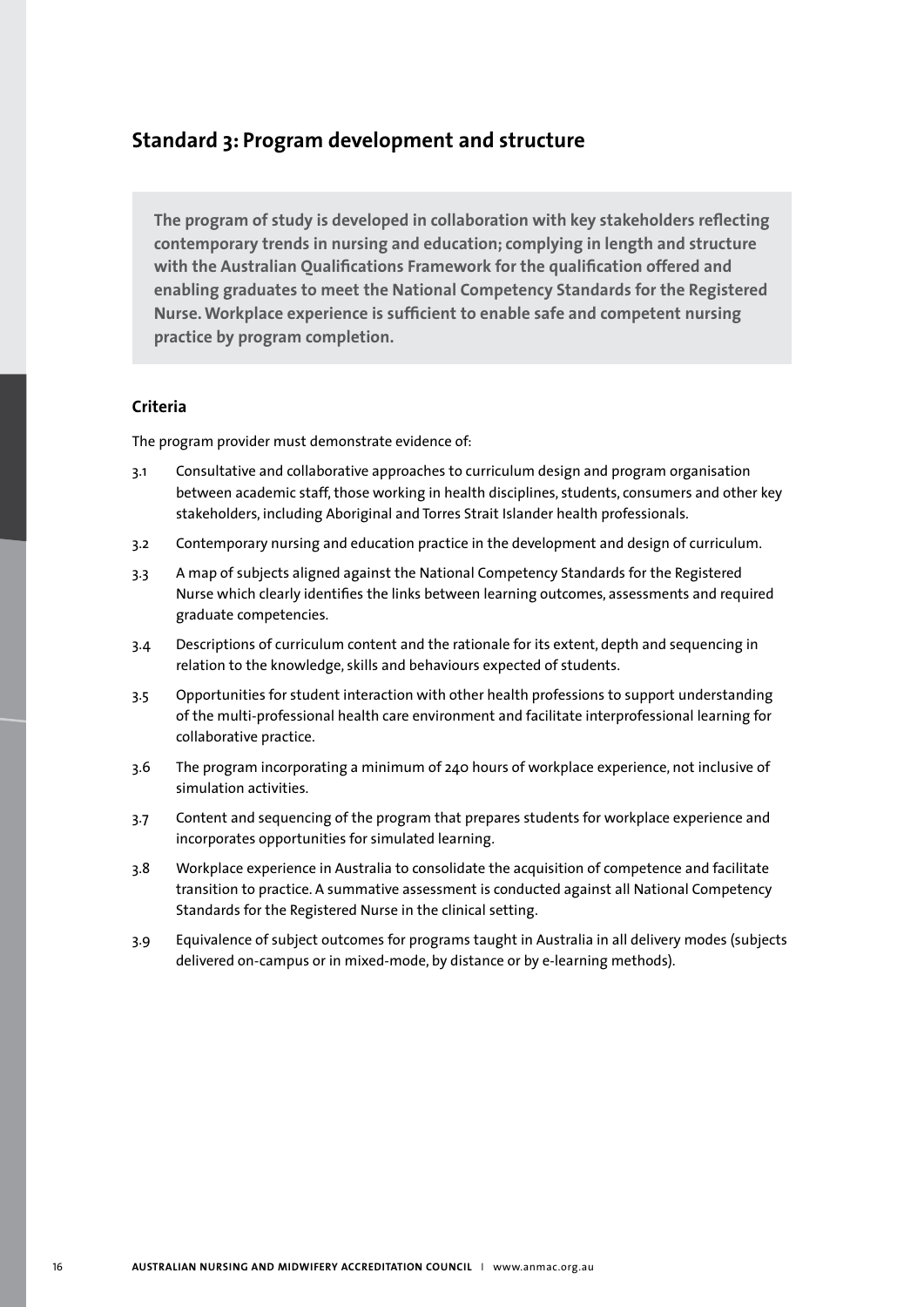## **Standard 4: Program content**

**The program content delivered by the program provider comprehensively addresses the National Competency Standards for the Registered Nurse and incorporates Australian and international best practice perspectives on nursing as well as existing and emerging national and regional health priorities.**

### **Criteria**

- 4.1 A comprehensive curriculum document structured around the program provider's conceptual framework that includes:
	- a. program structure and delivery modes
	- b. subject outlines
	- c. links between subject objectives, learning outcomes, learning assessments and national competencies
	- d. teaching and learning strategies
	- e. a workplace experience plan.
- 4.2 The program's central focus on nursing practice in the Australian health care context, comprising core health professional knowledge and skills and specific nursing practice knowledge and skills that are evidence based, applied across the human lifespan and incorporate existing and emerging national and regional health priorities, health research, health policy and reform.
- 4.3 Nursing research and evidence-based inquiry underpinning all elements of curriculum content and delivery.
- 4.4 Program content that supports the development and application of professional knowledge and skills, including but not limited to:
	- a. critical thinking, analysis and decision making
	- b. essentials of care<sup>25</sup>
	- c. professional culture and behaviour in the Australian health care context
	- d. cultural competence
	- e. delegation, supervision and leadership
	- f. quality improvement methodologies
	- g. research appreciation and translation
	- h. legal and ethical obligations, responsibilities and issues in health care and research

<sup>25</sup> Essentials of care are aspects of care that are fundamental to a person's health and wellbeing (New South Wales Health Essentials of Care program. Accessed on 23 July 2013: http://www0.health.nsw.gov.au/nursing/projects/eoc. These may include, but are not limited to, personal care, promotion of self-care, fluid and nutritional management, clinical interventions including wound management, acute and chronic health care.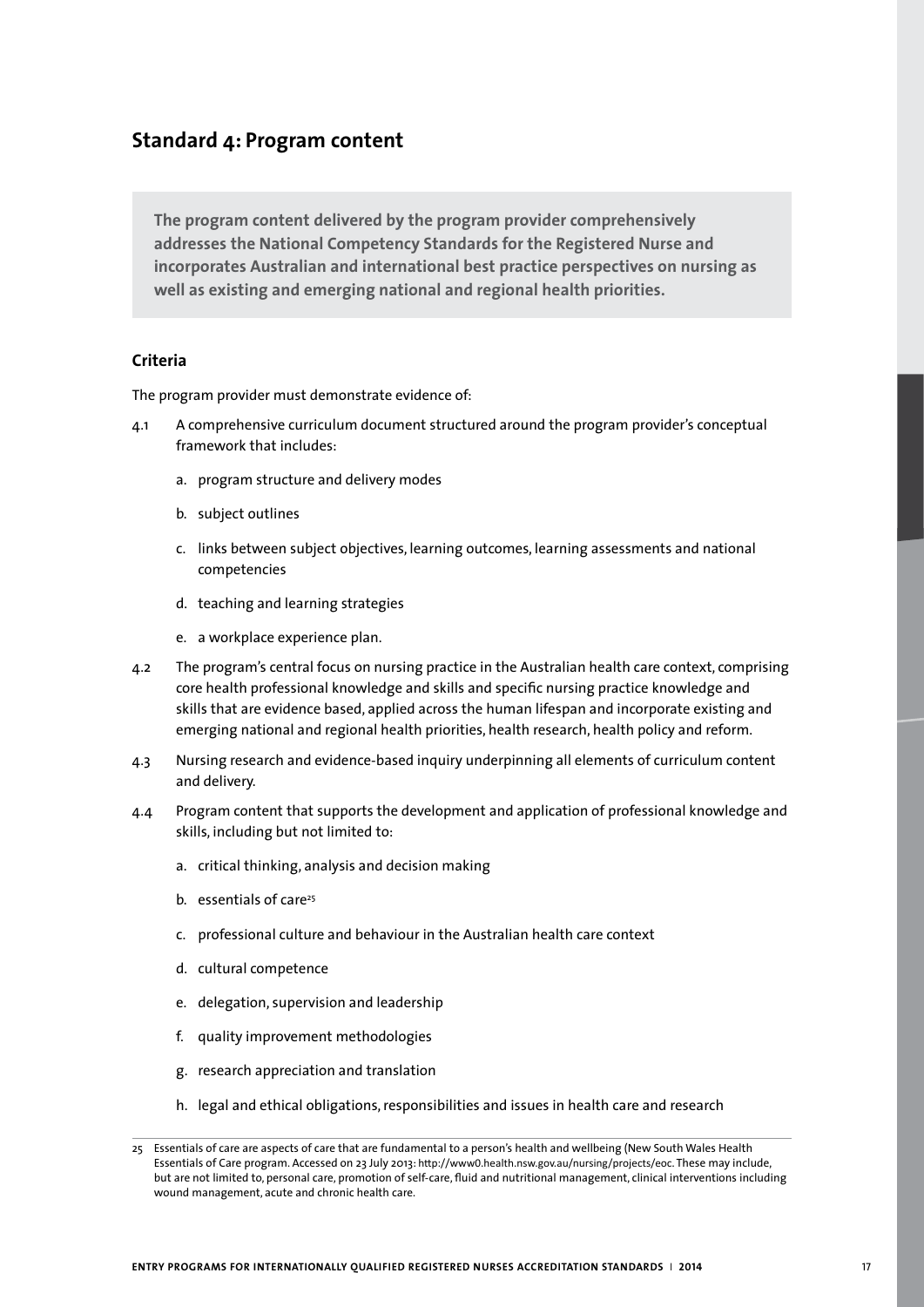- i. health informatics and health technology
- j. social determinants of health and wellbeing
- k. rural and remote health
- l. mental health
- m. chronic disease and self-management
- n. primary health care
- o. health professional regulation and health policy
- p. pharmacokinetics and pharmacodynamics
- q. National Safety and Quality Standards<sup>26</sup>, including but not limited to:
	- • documentation and communication
	- • recognition of and response to the patient's deteriorating health
	- infection control
	- • quality use of medicines
	- • prevention of risk and promotion of safety
	- • clinical monitoring and management.
- 4.5 Inclusion of subject matter that gives students an appreciation of the diversity of Australian culture, develops their knowledge of cultural respect and safety, and engenders the appropriate skills and attitudes.
- 4.6 Inclusion of discrete subject matter specifically addressing Aboriginal and Torres Strait Islander peoples' history, health, wellness and culture.
- 4.7 A curriculum that embeds health conditions prevalent among Aboriginal and Torres Strait Islander peoples.

<sup>26</sup> Australian Commission on Safety and Quality in Health Care (2012), *The National Safety and Quality Health Service Standards*. Accessed on 23 July 2013: http://www.safetyandquality.gov.au/wp-content/uploads/2011/09/NSQHS-Standards-Sept-2012.pdf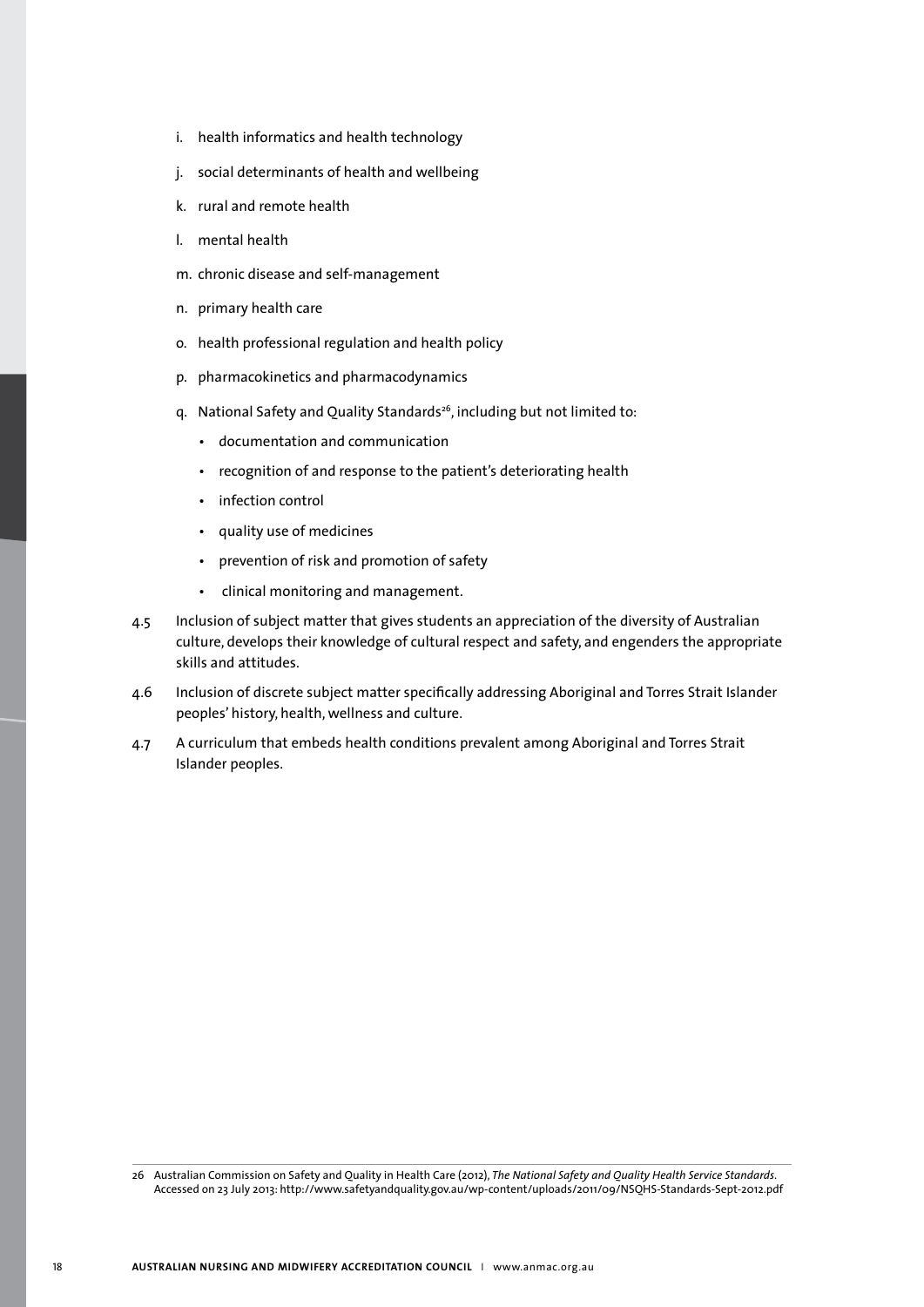## **Standard 5: Student assessment**

**The curriculum incorporates a variety of approaches to assessment that suit the nature of the learning experience and robustly measure achievement of required learning outcomes, including a summative assessment of student performance against the current National Competency Standards for the Registered Nurse.**

## **Criteria**

- 5.1 Consistent approaches used for student assessment across teaching sites and modalities and how this approach is periodically reviewed and updated.
- 5.2 Clear statements about assessment and progression requirements that are provided to students at the start of the program.
- 5.3 The level, number and context of assessments that are consistent with determining the achievement of the stated learning outcomes.
- 5.4 Formative and summative assessment types and tasks that exist across the program to enhance individual and collective learning as well as inform student progression.
- 5.5 Assessment approaches used across a range of contexts to evaluate competence in the essential knowledge, skills and behaviours required for professional nursing practice.
- 5.6 Assessment approaches used to evaluate student communication competence and English language proficiency before workplace experience begins.
- 5.7 Validated instruments used in workplace experience assessments to evaluate student knowledge, skills, behaviours and competence.
- 5.8 Ultimate accountability mechanisms in place for assessing students on their workplace experience.
- 5.9 Assessments included in the appraisal of competence in the quality use of medicines.
- 5.10 Procedural, fairness, reliability, validity and transparency controls in place to assess students.
- 5.11 Processes in place to ensure the integrity of online assessment.
- 5.12 Collaboration between health service providers (where relevant) and teaching staff in selecting and implementing assessment methods
- 5.13 Summative assessments of student achievement of competence against the current National Competency Standards for the Registered Nurse conducted by a registered nurse (registered by the NMBA and who has demonstrated current experience in conducting the summative assessment of students in an entry to practice program) in an Australian clinical context before program completion.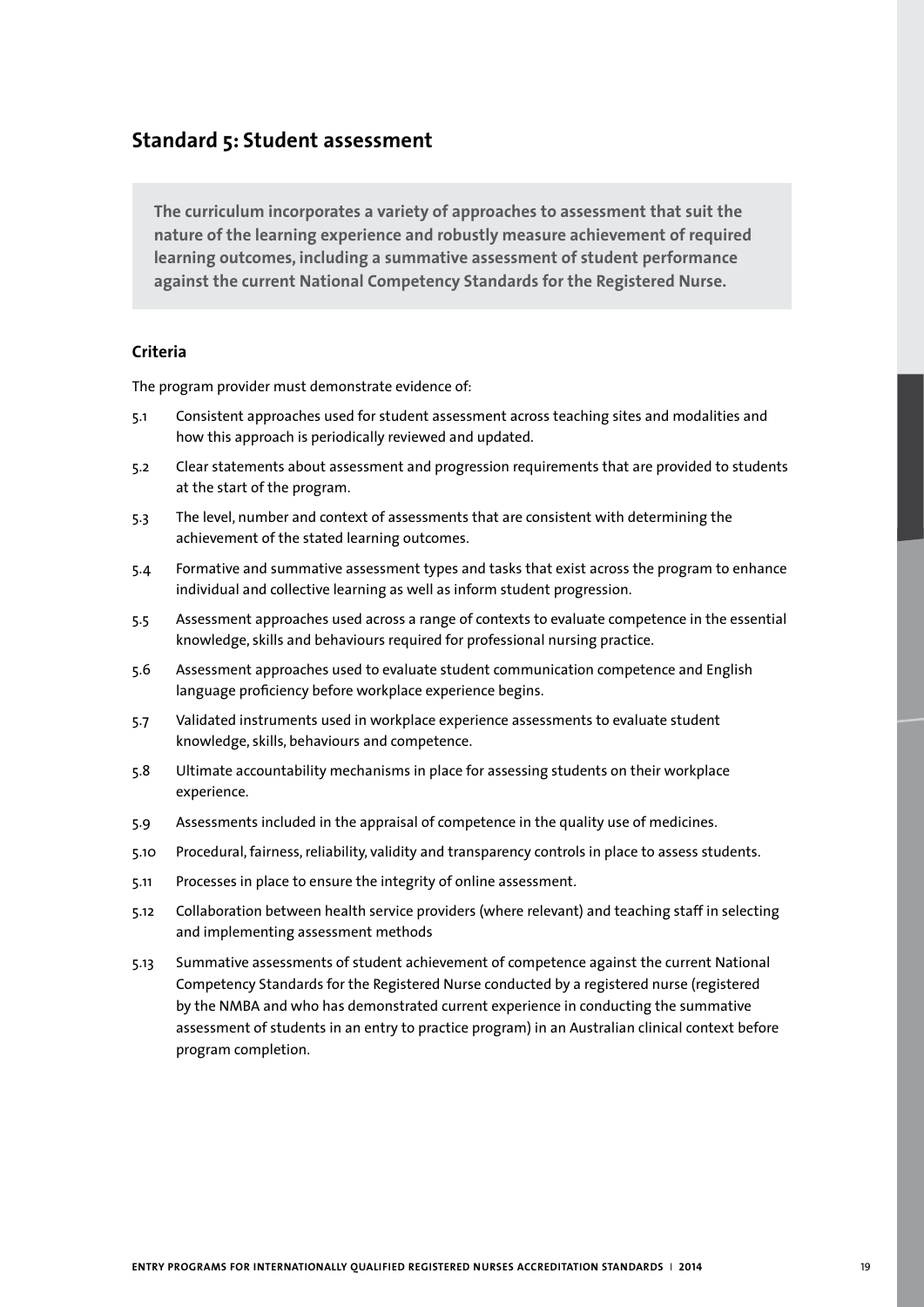# **Standard 6: Students**

**The program provider's approach to attracting, enrolling, supporting and assessing students is underpinned by values of transparency, authenticity, equal opportunity and an appreciation of social and cultural diversity.** 

### **Criteria**

- 6.1 Applicants being informed of the following before accepting an offer of enrolment:
	- a. specific requirements for entry to the program, including English language proficiency
	- b. how education providers will, under the National Law, register students with the NMBA and notify the AHPRA if a student undertaking clinical training has an impairment that may place the public at risk of harm
	- c. specific requirements for right of entry to health services for workplace experience, including fitness for practice, immunisation and criminal history
	- d. requirements for registration as required and approved by the NMBA including, but not limited to, the explicit registration standard on English language skills.
- 6.2 Students being selected for the program based on clear, justifiable and published admission criteria.
- 6.3 Students having met the NMBA English language proficiency requirements before entering the program and having demonstrated they have the communication skills needed to successfully undertake academic and workplace experience requirements throughout the program.
- 6.4 Students being informed about, and having access to, appropriate support services, including counselling, health care and educational advisory services.
- 6.5 Processes in place enabling early identification of and support for students who are not performing well.
- 6.6 Students having equal opportunity to meet the National Competency Standards for the Registered Nurse without any influence of the program mode of delivery or program location.
- 6.7 Processes in place for student representation in and feedback on matters relating to governance and program management, content, delivery and evaluation.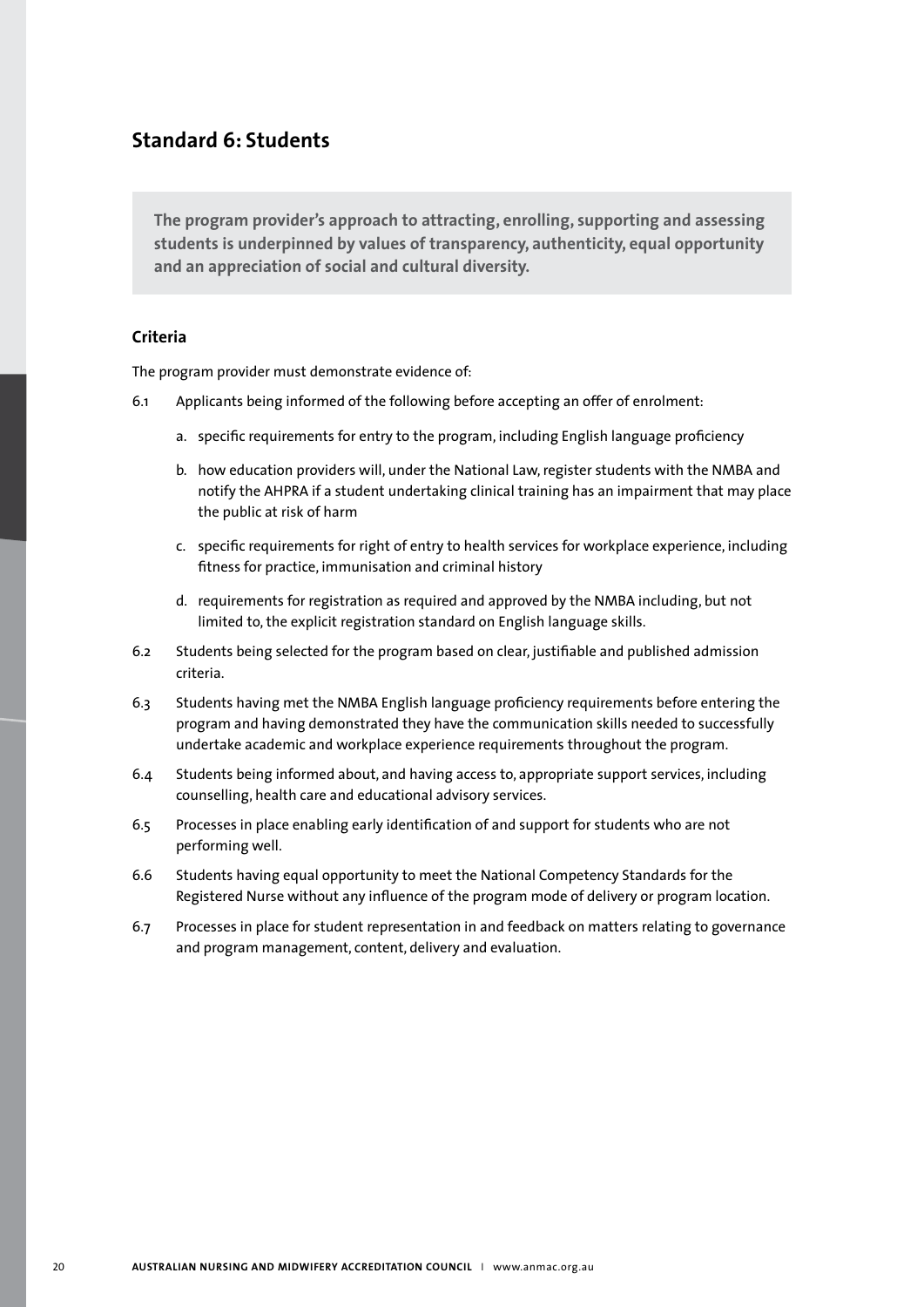## **Standard 7: Resources**

**The program provider has adequate facilities, equipment and teaching resources, as well as staff who are qualified, capable and sufficient in number, to enable students to meet the current National Competency Standards for the Registered Nurse.** 

### **Criteria**

- 7.1 Staff, facilities, equipment and other teaching resources being in place in sufficient quality and quantity for the anticipated student population and any planned increase.
- 7.2 Students having sufficient and timely access to academic and clinical teaching staff to support their learning.
- 7.3 A balanced academic, clinical, technical and administrative staff complement being in place that is appropriate to meeting teaching, research and governance commitments.
- 7.4 Staff recruitment strategies being in place that are culturally inclusive and reflect population diversity in Australia.
- 7.5 Documented position descriptions for teaching staff being in place that clearly articulate roles, reporting relationships, responsibilities and accountabilities.
- 7.6 The head of program being a registered nurse who holds a current Australian general registration, who has no conditions on their registration relating to conduct, and who holds a relevant post-graduate qualification.
- 7.7 Staff teaching and assessing subjects, including workplace experience, who are registered nurses with relevant clinical and academic experience.
- 7.8 Academic staff being qualified in the relevant discipline for their level of teaching, to at least one qualification standard higher than the program being taught or with equivalent professional experience.
- 7.9 Qualifications and experience relevant to the subject areas being taught in cases where an academic staff member's tertiary qualifications do not include nursing.
- 7.10 Processes being in place to ensure academic staff have a sound understanding of contemporary scholarship and professional practice in the subject areas they teach.
- 7.11 Teaching and learning taking place in an active research environment in which academic staff are engaged in research and/or scholarship and/or generating new knowledge and in which areas of interest, publications, grants and conference papers are documented.
- 7.12 Policies and processes being in place to verify and monitor the academic and professional credentials and registration of current and incoming staff and evaluate their performance and development needs.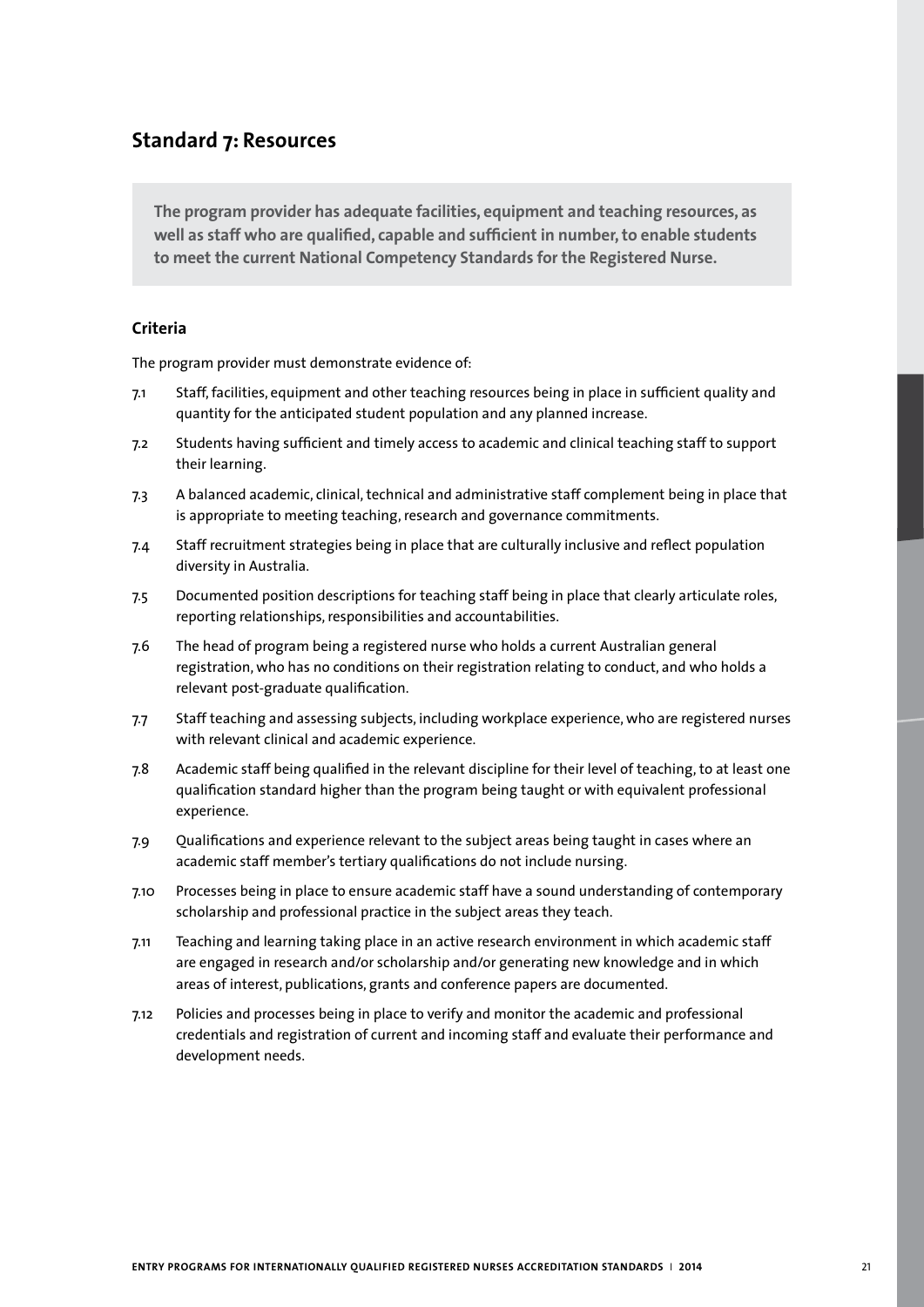## **Standard 8: Management of workplace experience**

**The program provider ensures that every student is given supervised workplace experiences conducted in an environment(s) providing suitable opportunities and conditions for students to meet the current National Competency Standards for the Registered Nurse.**

## **Criteria**

- 8.1 Constructive relationships and clear contractual arrangements being in place with all health providers through which students gain their workplace experience, and processes being in place to ensure these arrangements are regularly evaluated and updated.
- 8.2 Risk management strategies being in place in all environments in which students are placed to gain workplace experiences, and processes being in place to ensure these strategies are regularly reviewed and updated.
- 8.3 Workplace experiences being in place that are appropriate to enable students to meet the National Competency Standards for the Registered Nurse.
- 8.4 Each student being provided with: quality and appropriate workplace experiences that reflect major health priorities and contemporary nursing practice; opportunities for intraprofessional and interprofessional learning and the development of knowledge, skills and behaviours for collaborative practice.
- 8.5 Clearly articulated models of supervision, support, facilitation and assessment being in place to enable students to achieve required learning outcomes and meet the National Competency Standards for the Registered Nurse.
- 8.6 Academics, nurse clinicians and other health professionals being engaged in supervising and supporting students during workplace experiences are being adequately prepared for this role, and seeking to incorporate contemporary and evidence-based Australian and international perspectives on nursing practice.
- 8.7 Assessment of nursing competence within the context of the workplace experience being undertaken by appropriately qualified and prepared registered nurses practicing in Australia with current skills needed to assess undergraduate students against the National Competency Standards for the Registered Nurse.
- 8.8 Appropriate resources being provided, monitored and regularly evaluated to support students while on workplace experience.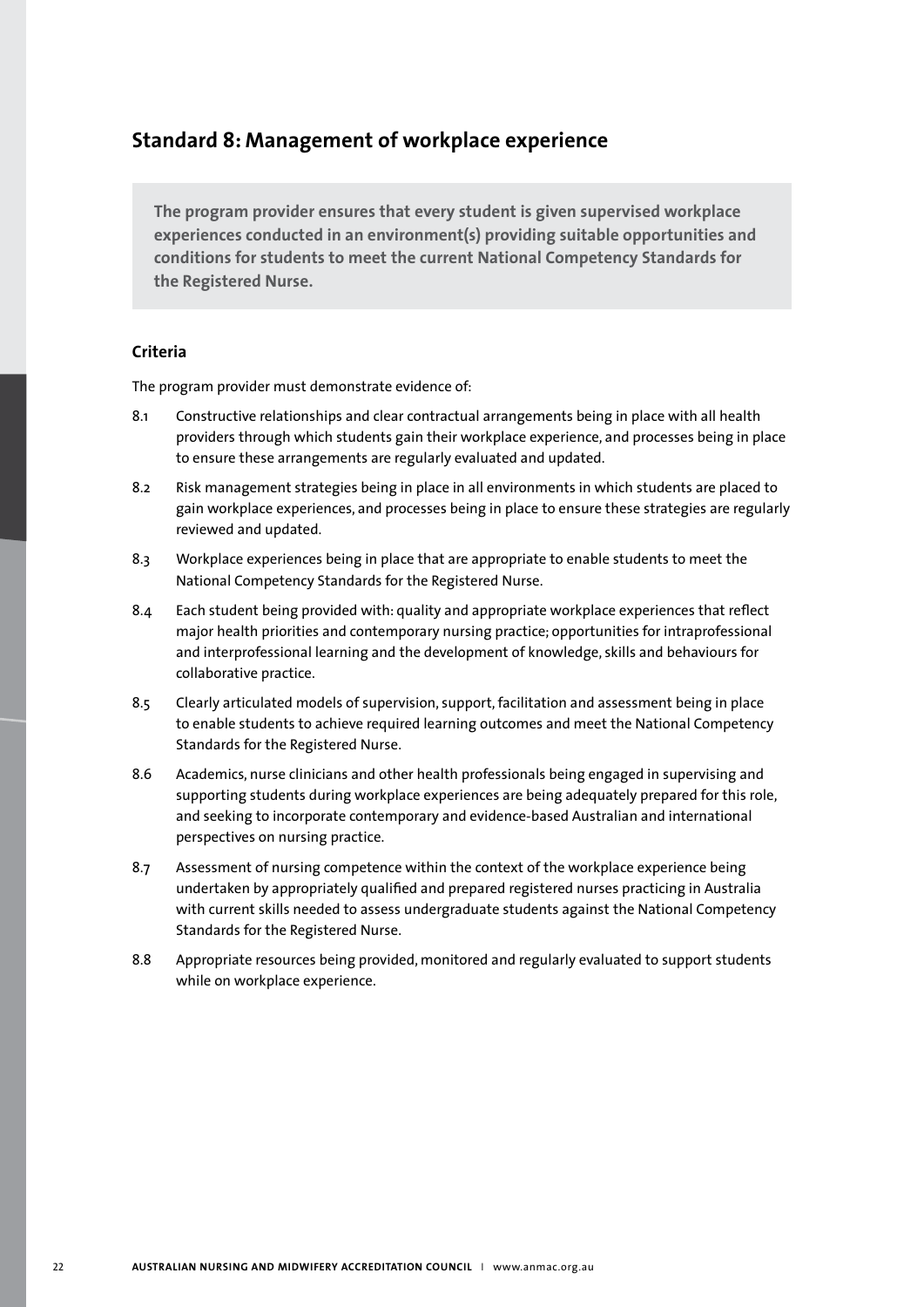# **Standard 9: Quality improvement and risk management**

**The program provider is able to assess and address risks to the program, its outcomes and students, and has a primary focus on continually improving the quality of the teaching and learning experience for students and the competence of graduates.**

## **Criteria**

- 9.1 Responsibility for and control of program development, monitoring, review, evaluation and quality improvement being delegated to the nursing school with oversight by the academic board and/or appropriate governance body.
- 9.2 Regular evaluation of academic and clinical supervisor effectiveness taking place using feedback from students and other sources.
- 9.3 Systems being in place to monitor and, where necessary, improve staff performance.
- 9.4 Professional and academic development of staff taking place to advance knowledge and competence in teaching effectiveness and assessment.
- 9.5 Feedback being gathered from the quality cycle and being incorporated into the program to improve the experience of theory and practice learning for students.
- 9.6 Regular evaluation and revision of program content taking place which includes contemporary and emerging issues surrounding nursing practice, health care research and health policy and reform.
- 9.7 Students and staff being adequately indemnified for relevant activities undertaken as part of program requirements.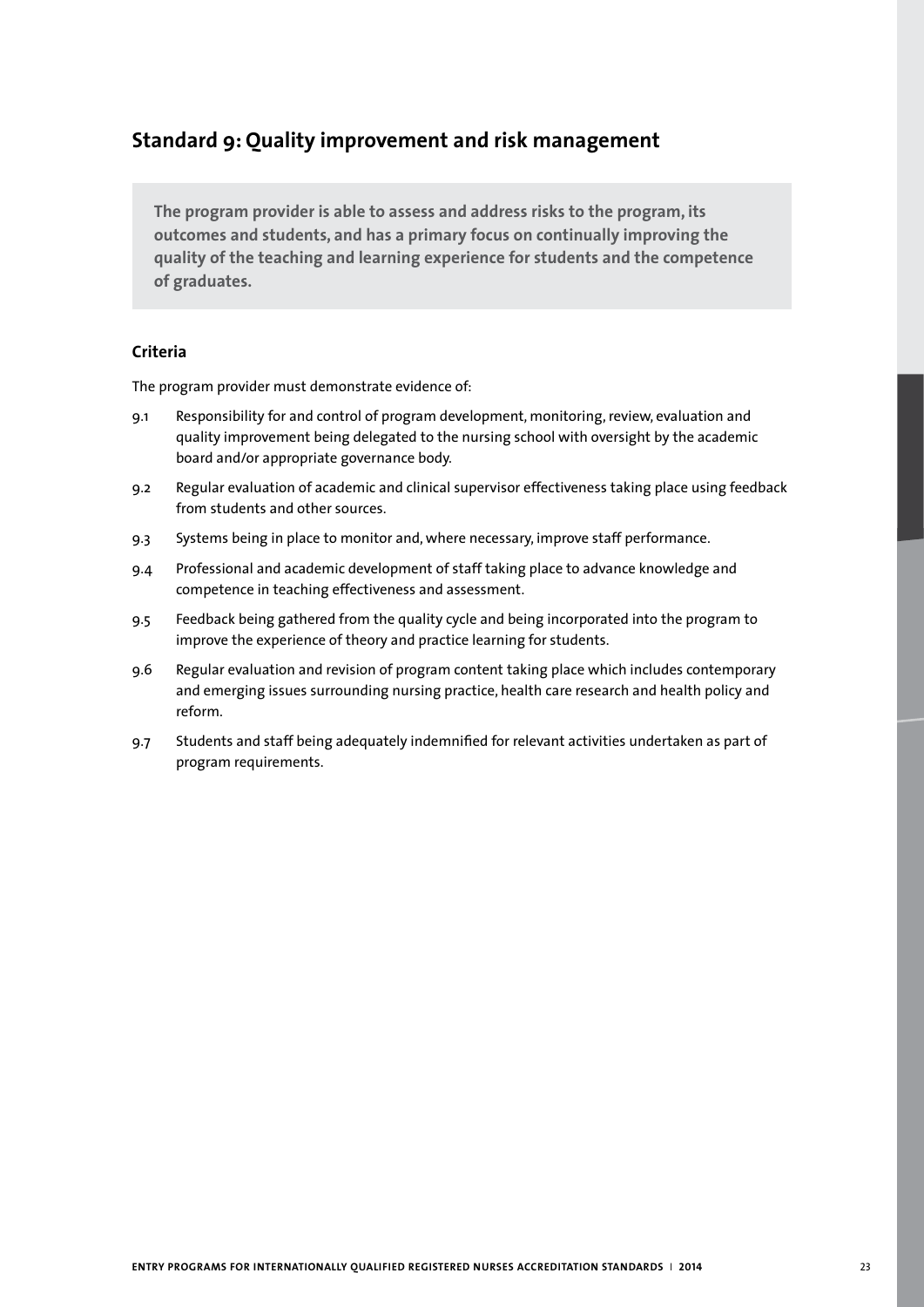# **Glossary and abbreviations**

**Advanced standing***—*recognition of prior learning in terms of experience and/or studies.

**Australian Health Practitioner Regulation Agency**—AHPRA is the organisation responsible for the implementation of the National Registration and Accreditation Scheme across Australia. It supports the National Health Practitioner Boards (such as the Nursing and Midwifery Board Australia) in implementing the scheme.

**Australian Nursing and Midwifery Accreditation Council**—ANMAC is the independent accrediting authority for nursing and midwifery under the National Registration and Accreditation Scheme. It sets standards for accreditation and accredits nursing and midwifery programs leading to registration and endorsement, as well as the providers of those programs.

**Australian Nursing and Midwifery Council**—ANMC evolved into ANMAC following approval as the accrediting authority for nursing and midwifery. ANMC authored the original set of accreditation standards and the original set of national competency standards for nursing and midwifery.

**Australian Qualifications Framework***—*AQF is the national policy for regulated qualifications in Australian education and training. It incorporates the qualifications from each education and training sector into a single comprehensive national qualifications framework.

**AQF qualification**—this qualification is the result of an accredited complete program of learning leading to formal certification that a graduate has achieved the learning outcomes described in the AQF.

**AQF register**—this is the register of all AQF qualifications and the organisations authorised to issue them.

**Australian university**—this is a higher education provider registered with TEQSA in the 'Australian University' provider category.

**Block credit**—this is recognition of previously completed formal training/qualifications such that credit is given for whole stages or components of a program.

**Collaborative practice**—this is where health professionals work as an effective team, optimising individual skills and talents and sharing case management to reach the highest of patient care standards.

**Competence**—this is the combination of skills, knowledge, attitudes, values and abilities underpinning effective and/or superior performance in a profession or occupational area (from the National Competency Standards for the Registered Nurse).

**Competent**—this is when a person is competent across all domains of competencies applicable to the nurse or midwife. It is the standard judged to be appropriate for the level of nurse being assessed (from the National Competency Standards for the Registered Nurse).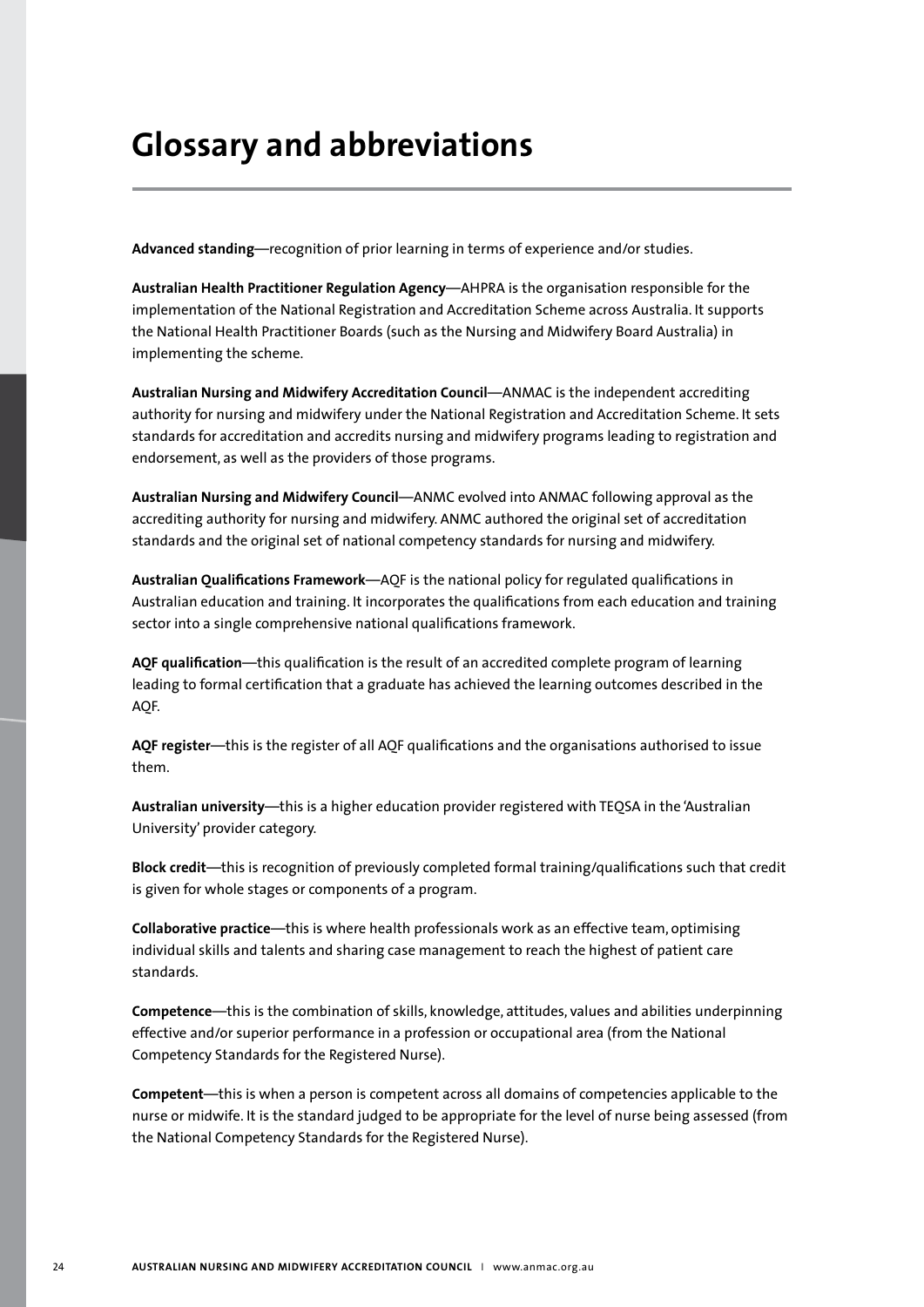**Commonwealth Register of Institutions and Courses for Overseas Students***—*these are providers of nationally recognised training to overseas students who have Australian student visas. Only these providers can enrol overseas students or issue AQF qualifications and statements of attainment to them.

**Council of Australian Governments***—*COAG is the peak intergovernmental forum in Australia, comprising the Prime Minister, state premiers, territory chief ministers and the president of the Australian Local Government Association.

**Criteria**—these are the rules or tests on which a judgement or decision in relation to compliance with the accreditation standards can be based.

**Cultural safety**—*t*his is the effective midwifery practice of a person or a family from another culture, as determined by that person or family. Culture includes, but is not restricted to: age or generation; gender; sexual orientation; occupation and socioeconomic status; ethnic origin or migrant experience; religious or spiritual belief; and disability. The midwife delivering the midwifery service will have undertaken a process of reflection on his or her own cultural identity and recognise the impact that this has on their professional practice. Unsafe cultural practice comprises any action that diminishes, demeans or disempowers the cultural identity and wellbeing of an individual.<sup>27</sup>

**Curriculum**—this is the full outline of a program, usually built around a conceptual framework with the educational and professional nursing or midwifery philosophies underpinning it and including: program philosophy; program structure and delivery modes; subject outlines; links between learning outcomes, their assessment and national competencies; teaching and learning strategies; and a workplace experience plan.

**Delivery mode**—the means by which programs are made available to students: on campus or in mixed mode; by distance or by e-learning methods.<sup>28</sup>

**Education provider**—this is a university, or other higher education provider, responsible for a program, the graduates of which are eligible to apply to the NMBA for nursing or midwifery registration or endorsement.

**Entry to practice program***—*the NMBA approved, three-year program of education for entry to register as a Registered Nurse. The minimum qualification must be a Bachelor Degree (or where relevant, a postgraduate qualification) offered by a university or higher education provider and the minimum length of the course is equivalent to six semesters of full-time study

**Equivalent professional experience**—this is the successful completion of a qualification equivalent to that being taught and sufficient post-graduate professional experience<sup>29</sup> in the discipline being taught to demonstrate competence in applying the discipline's principles and theory.

**Essentials of care***—*these are aspects of care that are fundamental to a person's health and wellbeing. They may include, but are not limited to: personal care; promotion of self-care; fluid and nutritional management; clinical interventions including wound management; acute and chronic health care.

<sup>27</sup> Adapted from Nursing Council of New Zealand, *Guidelines for Cultural Safety, the Treaty of Waitangi and Maori Health in Nursing Education and Practice*, last amended July 2011.

<sup>28</sup> ANMC (2009). *Midwives Standards and Criteria for the Accreditation of Nursing and Midwifery Courses Leading to Registration, Enrolment, Endorsement and Authorisation in Australia with Evidence Guide*. February 2009, Canberra.

<sup>29</sup> To be read in the context of the Recency of practice registration standard, NMBA. Accessed on 19 June 2013: http://www. nursingmidwiferyboard.gov.au/Registration-Standards.aspx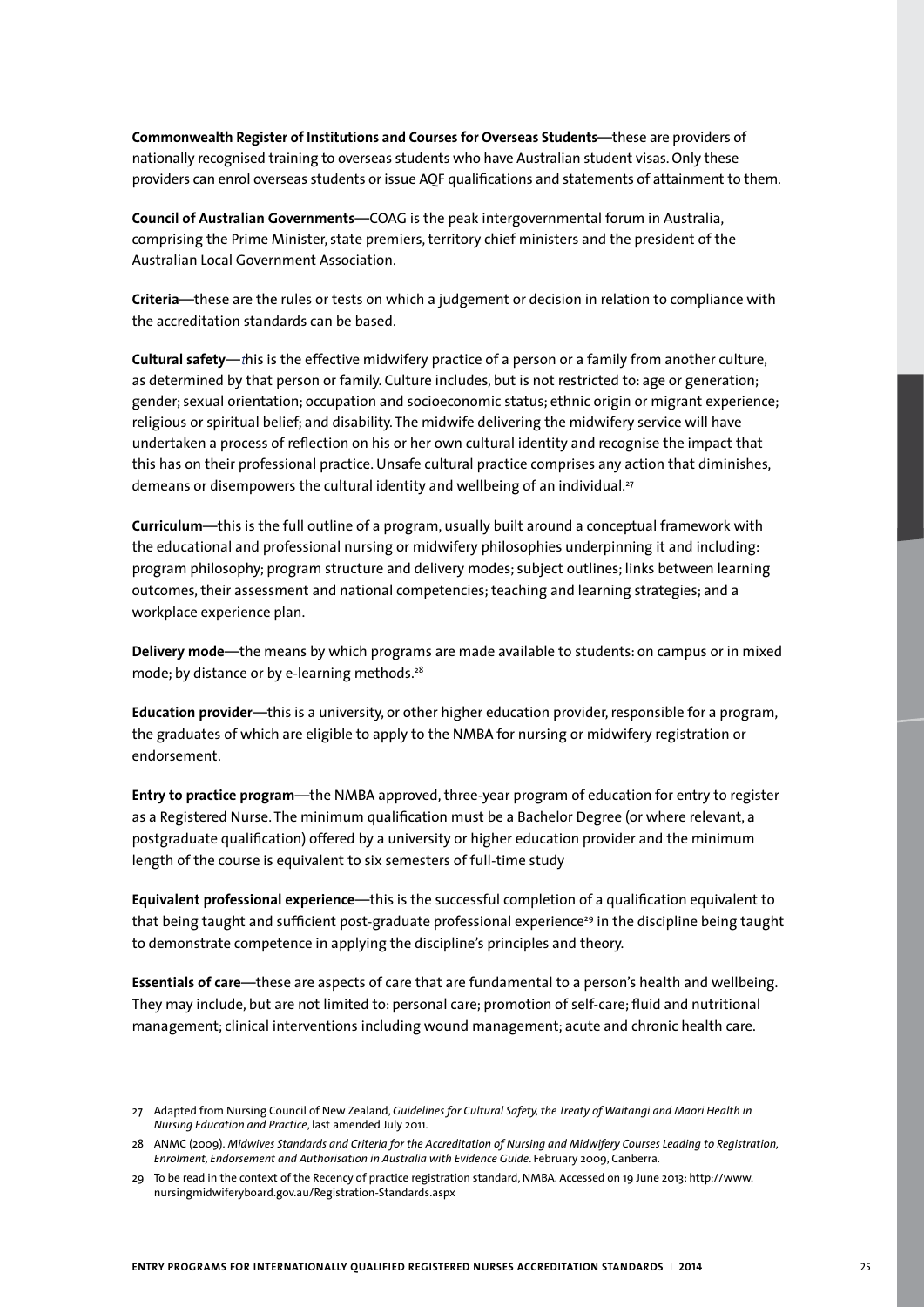**Governance***—*this is the framework, systems and processes supporting and guiding an organisation towards achieving its goals, and the mechanisms by which it, and its people, are held to account. Ethics, risk management, compliance and administration are all elements**.** 

**Graduate competency outcomes**—these are the knowledge, skills, behaviours and attitudes graduating students must have in accordance with the National Competency Standards for the Registered Nurse.

**Head of school or discipline**—this is the lead nursing academic responsible for the design and delivery of the program on behalf of the education provider.

**Health Practitioner Regulation National Law Act 2009 (National Law)**—this is contained in the Schedule to the Act. This second stage legislation provides for the full operation of the National Registration and Accreditation Scheme for health professions from 1 July 2010 and covers the more substantial elements of the national scheme, including registration arrangements, accreditation arrangements, complaints, conduct, health and performance arrangements, and privacy and information-sharing arrangements. Its purpose is to protect the public by establishing a national scheme for regulating health practitioners and students undertaking programs of study leading to registration as a health practitioner. The National Law is legislated in each state and territory.

**Higher education provider**—this is the tertiary education provider who meets the Higher Education Standards Framework (Threshold Standards) as prescribed by the *Tertiary Education Quality and Standards Agency Act 2011* and is currently registered with TEQSA.

**Health Workforce Australia**—HWA was an initiative of the COAG, established to meet the challenges of providing a health workforce that responds to the needs of the Australian community.

**Internationally qualified nurse**—for the purposes of this document, this is an internationally qualified nurse who is not registered in Australia but who has obtained their nursing qualification(s) and registration in a country outside of Australia.

**Interprofessional learning***—*this occurs when two or more professions learn with, from and about each other to improve collaboration and the quality of care.

**National Competency Standards for the Registered Nurse***—*these are the core competency standards against which performance and professional conduct is assessed to obtain and retain registration as a registered nurse.30

**Nursing and Midwifery Board of Australia***—*the NMBA is the national regulator of nursing and midwifery professions in Australia. It is established under the Health Practitioner Regulation National Law, and is in force in each state and territory. Its primary role is to protect the public and set standards and policies that all nurses and midwives registered within Australia must meet.

**Office of Best Practice Regulation**—the OBPR administers the Australian Government's regulatory impact analysis requirements. It has a number of roles, including: assisting agencies in preparing regulation impact statements through training and guidance; monitoring and reporting on the Government's regulatory impact analysis requirements; and administering COAG guidelines for regulation making by national bodies.31

<sup>30</sup> Nursing and Midwifery Board of Australia, Registered Nurse Competency Standards 2006. Accessed on 19 June 2013: http:// www.nursingmidwiferyboard.gov.au/Codes-Guidelines-Statements/Codes-Guidelines.aspx

<sup>31</sup> The role of the OBPR is formally set out in a charter. Available at and accessed on 2 August 2013: http://www.finance.gov.au/ obpr/about/charter.html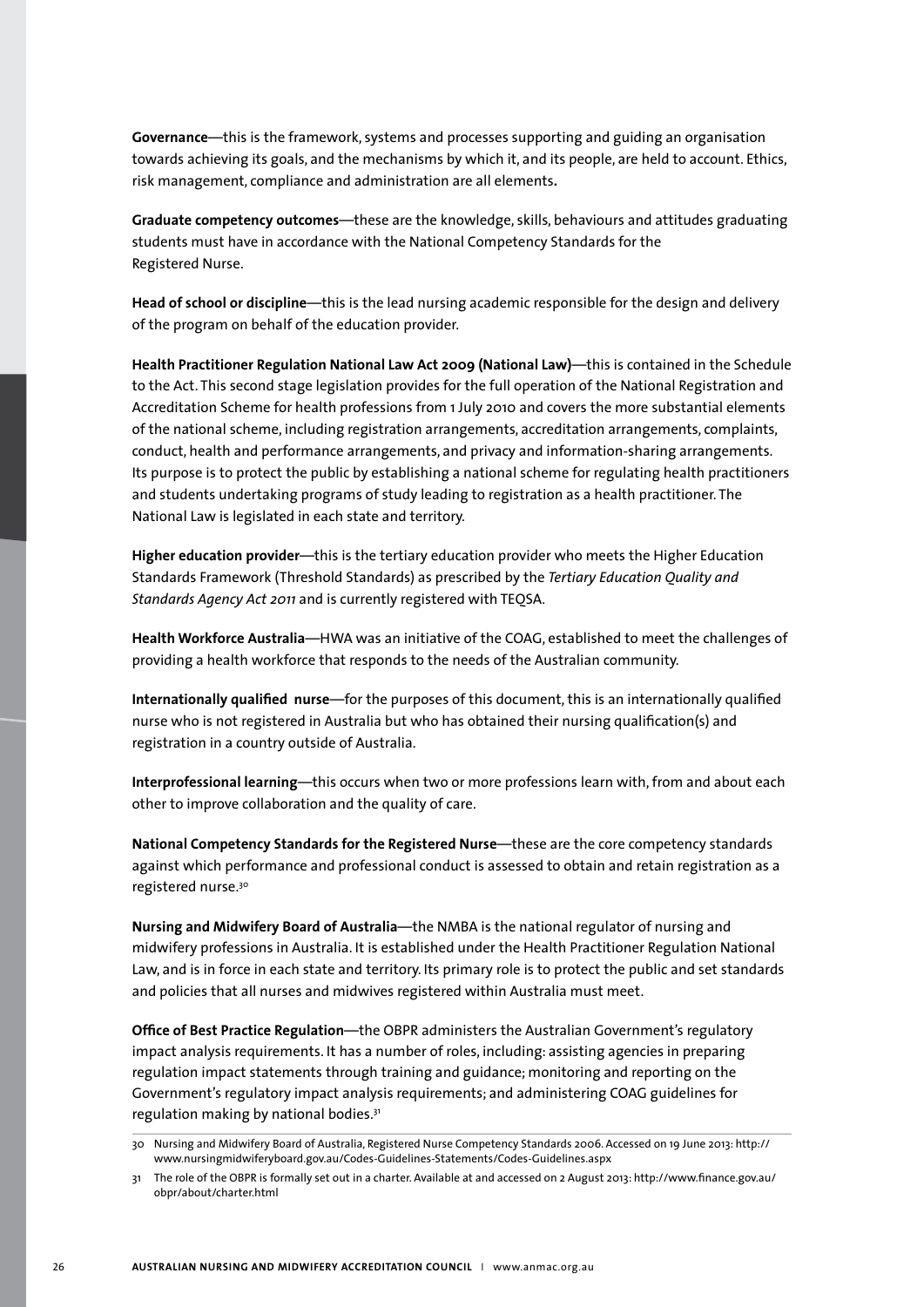**Pharmacodynamics**—this is the study of the biochemical and physiological effects of drugs and the mechanisms of their action in the body.

**Pharmacokinetics**—this is the study of the bodily absorption, distribution, metabolism, and excretion of drugs.

**Program or program of study***—*this is the full program of study and experiences that must be completed before a qualification recognised under the AQF, such as a Bachelor of Nursing or Masters of Nursing, can be awarded.

**Program provider***—*this is a school or faculty responsible for the design and delivery of a program in nursing leading to the award of a Bachelor Degree in nursing as a minimum.

**Recognition of prior learning***—*this is the assessment process used for the students of formal and informal learning to determine the extent to which they have achieved required learning outcomes, competency outcomes or standards for entry to and/or partial or total completion of a qualification.

**Registered nurse***—*this is a person with appropriate educational preparation and competence for practice, who is registered by the NMBA to practise nursing in Australia.

**Regulatory impact statement**—this is a key component of the Australian Government's best practice regulation process. It contains seven elements setting out:

- 1. problems or issues that give rise to the need for action
- 2. desired objectives
- 3. options that may achieve the desired objectives (at a minimum a regulatory option, a nonregulatory option or light-handed regulatory option, and a do-nothing option)
- 4. assessment of impact (costs, benefits and, where relevant, levels of risk) of options for consumers, business, government and the community
- 5. consultation
- 6. recommended option
- 7. strategy to implement and review the preferred option.

The purpose of a regulatory impact statement is to:

- give decision makers a balanced assessment based on the best available information
- inform interested stakeholders and the community about the likely impact of the proposal and the information decision makers took into account.<sup>32</sup>

**Research***—*According to the Department of Industry, specifications for the Higher Education Research Data Collection, this comprises:

• Creative work undertaken on a systematic basis to increase stock of knowledge, including knowledge of man, culture and society, and the use of this stock of knowledge to devise new applications.

<sup>32</sup> Office of Best Practice Regulation (2013). Best Practice Regulation Handbook. Accessed on 12 August 2013: http://www.finance. gov.au/obpr/proposal/handbook/Content/01-productivity-evidence-based-policy.html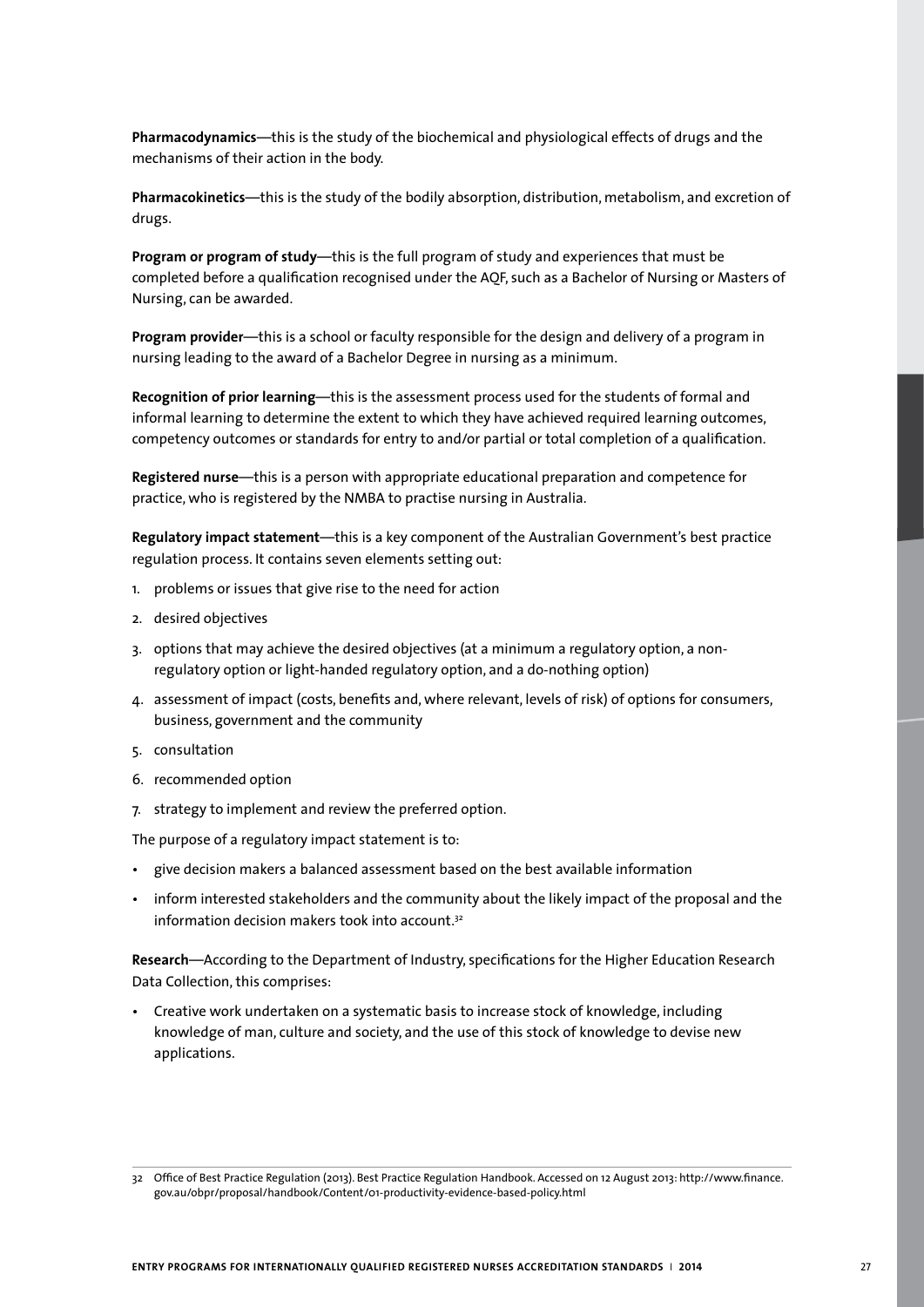- Any activity classified as research that is characterised by originality and has investigation as a primary objective and the potential to produce results that are sufficiently general to recognisably increase humanity's stock of knowledge (theoretical and/or practical). Most higher education research work would qualify as research.
- Pure basic research, strategic basic research, applied research and experimental development.

**Scholarship***—*this is the application of systematic approaches to acquiring knowledge through intellectual inquiry. It includes disseminating this knowledge through various means such as publications, presentations (verbal and audio-visual), professional practice and the application of this new knowledge to the enrichment of the life of society.

**School***—*this is the organisational entity of an education provider that is responsible for the design and delivery of a program in nursing. Where the school of nursing is part of a larger faculty, the school is regarded as the program provider for the purposes of these accreditation standards.

**Simulation***—*this is any educational method or experience evoking or replicating aspects of the real world in an interactive manner.

**Standard***—*this is the level of quality or attainment.

**Subject**—this is the unit of study taught within a program.

**Student assessment***—*this is the process that determine a student's achievement of expected learning outcomes. It may include written and oral methods and practice or demonstration.

**Tertiary Education Quality and Standards Agency***—*TEQSA was established in July 2011 to regulate and assure the quality of Australia's large, diverse and complex higher education sector. From January 2012, the TEQSA has registered and evaluated the performance of higher education providers against the new Higher Education Standards Framework. TEQSA also undertakes compliance assessments and quality assessments.

**University/universities**—these are institutions listed as 'Australian universities' on the AQF Register. Being on the register indicates that the Ministerial Council of Education, Employment, Training and Youth Affairs vouches for the quality of the institution. The institutions meet the requirements of protocols A and D of the National Protocols for Higher Education Processes (2006), are established by an Australian legislative instrument, as defined in Part 3 of the National Protocols, and may include institutions operating with a 'university college' title or with a specialised university title, where they meet these protocols.

**Workplace experience***—*this is the component of nursing education that allows students to use judgement when applying theoretical knowledge in an actual practice setting. It includes the concept of 'clinical training' as embodied in the National Law.